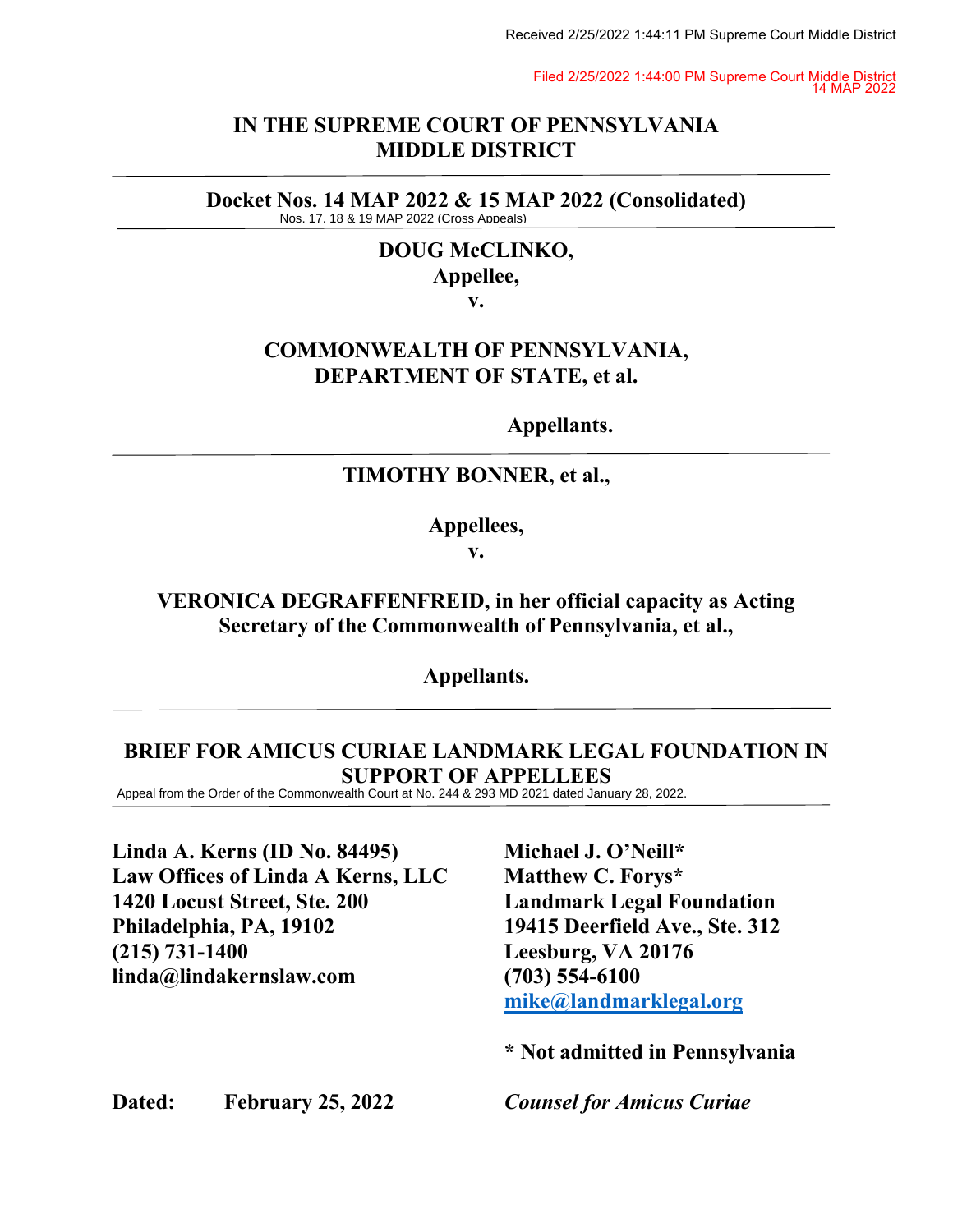# **TABLE OF CONTENTS**

| I.   |                                                                                                                                                                                  |  |
|------|----------------------------------------------------------------------------------------------------------------------------------------------------------------------------------|--|
| II.  |                                                                                                                                                                                  |  |
| III. |                                                                                                                                                                                  |  |
|      | A. Vote-by-mail systems are particularly vulnerable to voting                                                                                                                    |  |
|      | B. California serves as a warning to Pennsylvania of the dangers                                                                                                                 |  |
|      | C. Secrecy protects voters from intimidation and other forms of<br>undue influence and expanding vote-by-mail undermines the                                                     |  |
|      | D. Supremacy of the Pennsylvania Constitution is not an antiquated<br>assumption nor is the concept of amending the Constitution to<br>accommodate changing voter preferences 14 |  |
| IV.  |                                                                                                                                                                                  |  |
|      | CERTIFICATE OF COMPLIANCE WITH WORD LIMIT18                                                                                                                                      |  |
|      | CERTIFICATION REGARDING PUBLIC ACCESS POLICY 19                                                                                                                                  |  |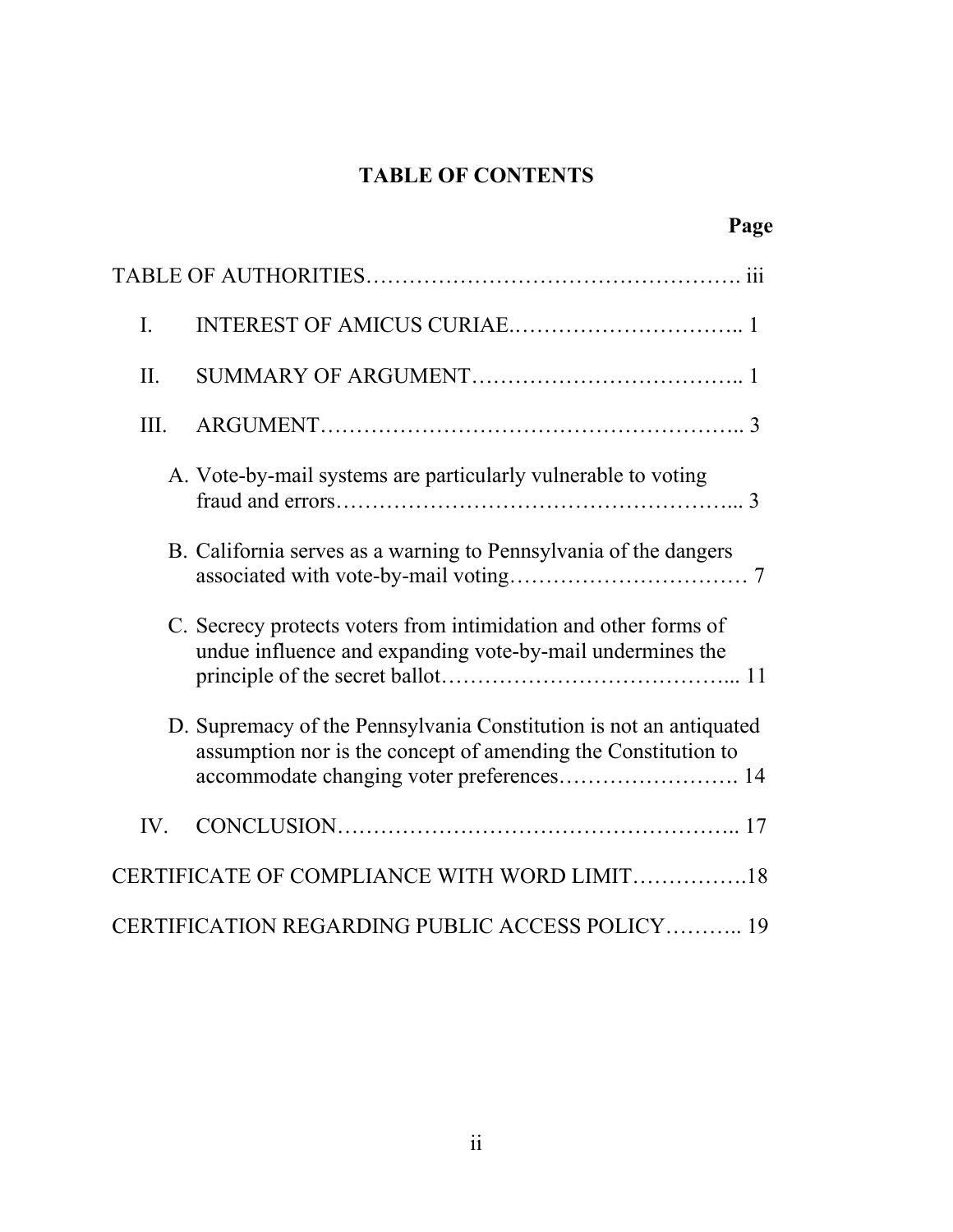# **TABLE OF AUTHORITIES**

| <b>Cases</b> |                                                                     | Page |
|--------------|---------------------------------------------------------------------|------|
|              |                                                                     |      |
|              | In re Contested Election of Fifth Ward of Lancaster City,           |      |
|              | McLinko v. Commonwealth, LEXIS 12                                   |      |
|              | <i>PILF v. Voye, et al.,</i> (Case No. 2:20-cv-279 W.D. Pa. 2020) 6 |      |

# **Pennsylvania Constitution**

# **Statutes**

| Act of October 31, 2019, P.L. 552, No. 77 ("Act 77"), |  |
|-------------------------------------------------------|--|
|                                                       |  |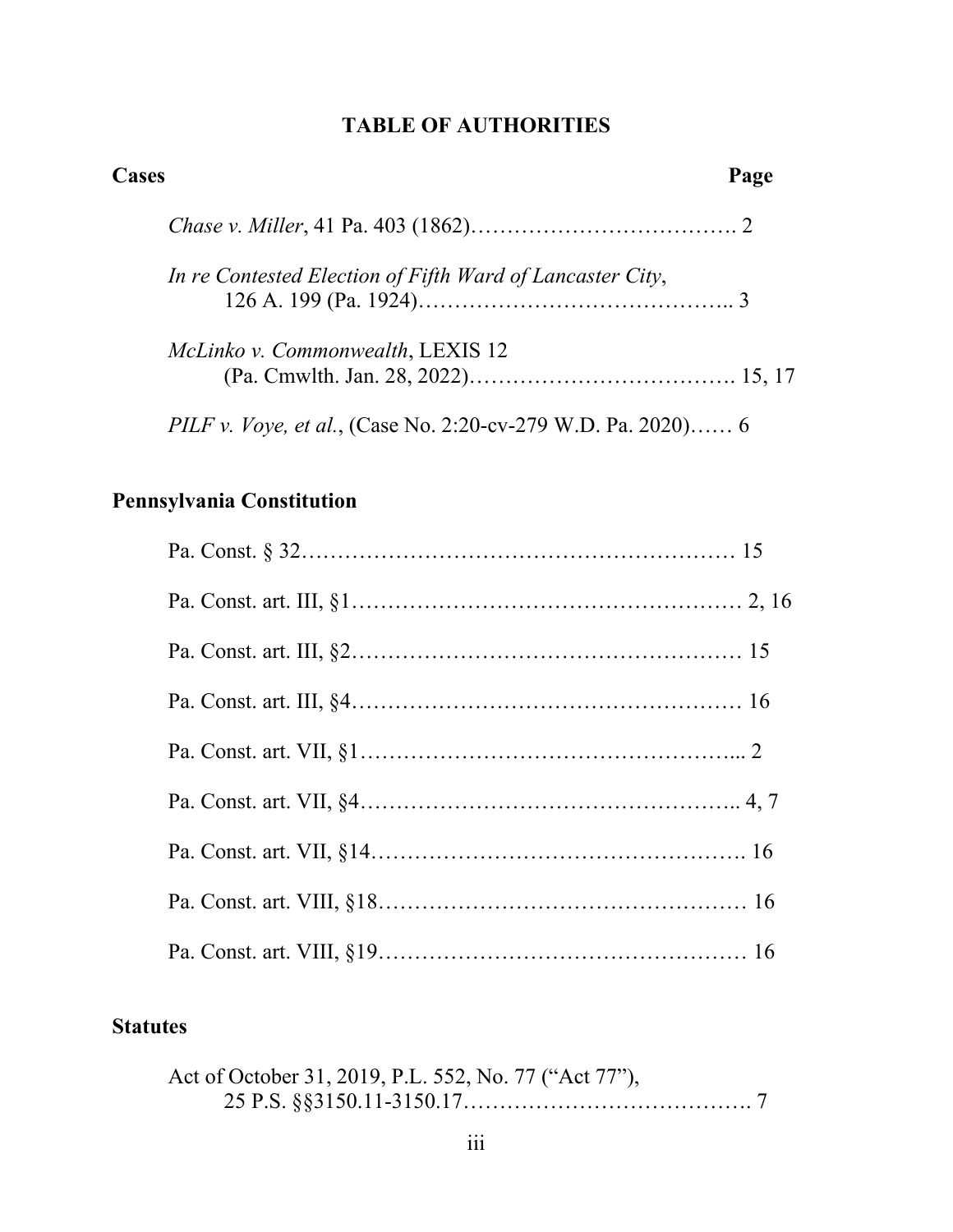# **Page**

# **Other Authorities**

| Allison R. Heyward, Bentham & Ballots: Tradeoffs<br>Between Secrecy and Accountability in How We                                                                    |
|---------------------------------------------------------------------------------------------------------------------------------------------------------------------|
| Carl Sandburg, <i>The People</i> , <i>Yes</i> 551, (Harcourt,                                                                                                       |
| Jeremy Bentham, "An Essay on Political Tactics," in<br>The Works of Jeremy Bentham (John Bowring ed.,                                                               |
| John C. Fortier & Norman J. Ornstein, Symposium: Election<br>Reform: The Absentee Ballot and the Secret Ballot:<br>Challenges for Election Reform, 36 U. Mich. J.L. |
| John Myers, Nearly 84,000 duplicate voter records found in<br><i>audit of California's 'motor voter' system</i> , Los Angeles                                       |
| L.E. Fredman, The Australian Ballot: The Story of an                                                                                                                |
| Letter from Abram Flexuer to Editor, Boston Globe,                                                                                                                  |
| Letter from F. to Editor, The Nation, Dec. 13, 1888 14                                                                                                              |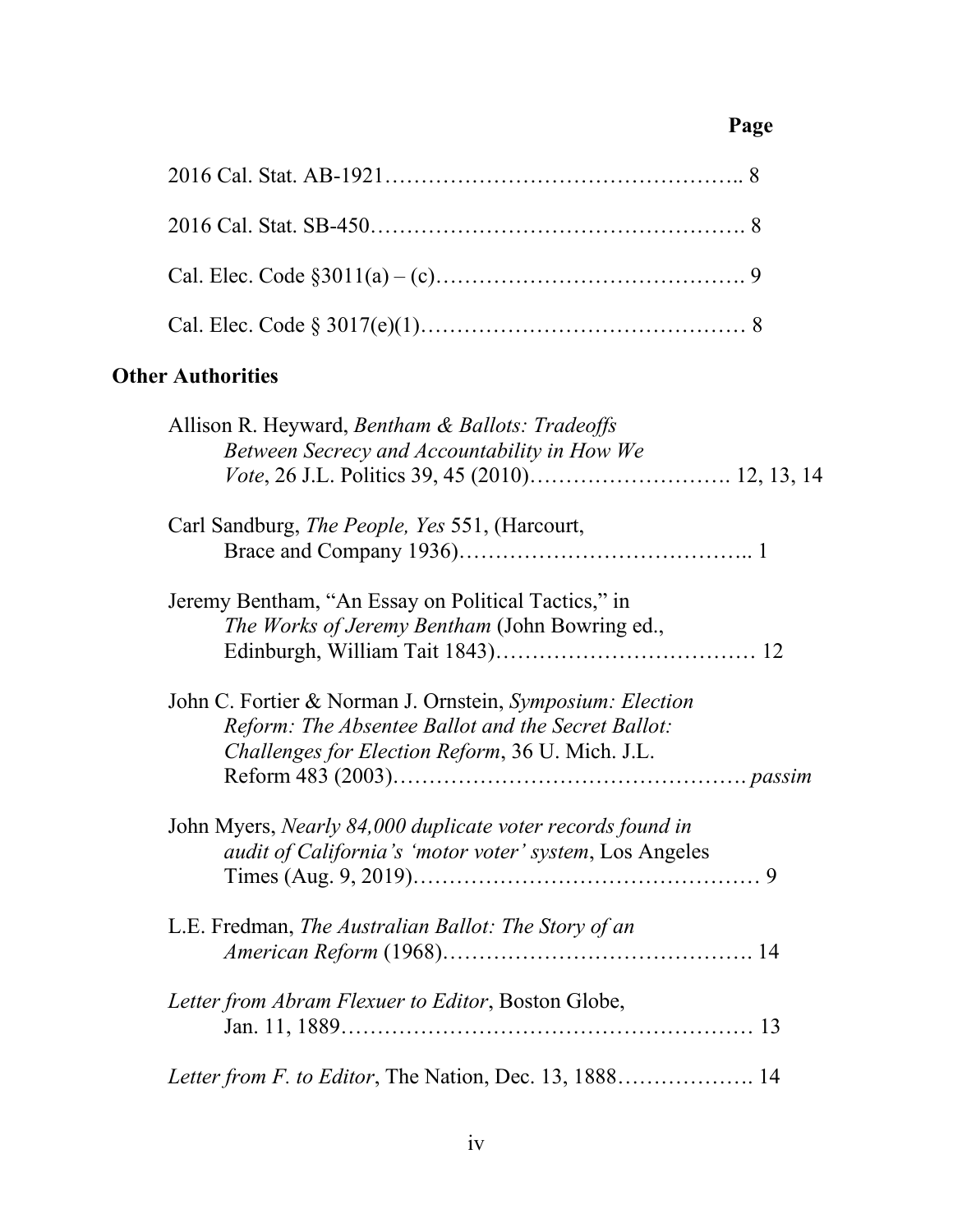# **Page**

| The American Voting Experience: Report and<br>Recommendations of the Presidential Commission on                                                                        |
|------------------------------------------------------------------------------------------------------------------------------------------------------------------------|
|                                                                                                                                                                        |
|                                                                                                                                                                        |
| U.S. Elections: Report of the Commission on Federal<br><i>Election Reform</i> (2005) ("Carter-Baker Report") 4, 5                                                      |
| U.S. House of Representatives Committee on House<br>Administration Republicans, Political Weaponization<br>of Ballot Harvesting in California (May 14, 2020) 9, 10, 11 |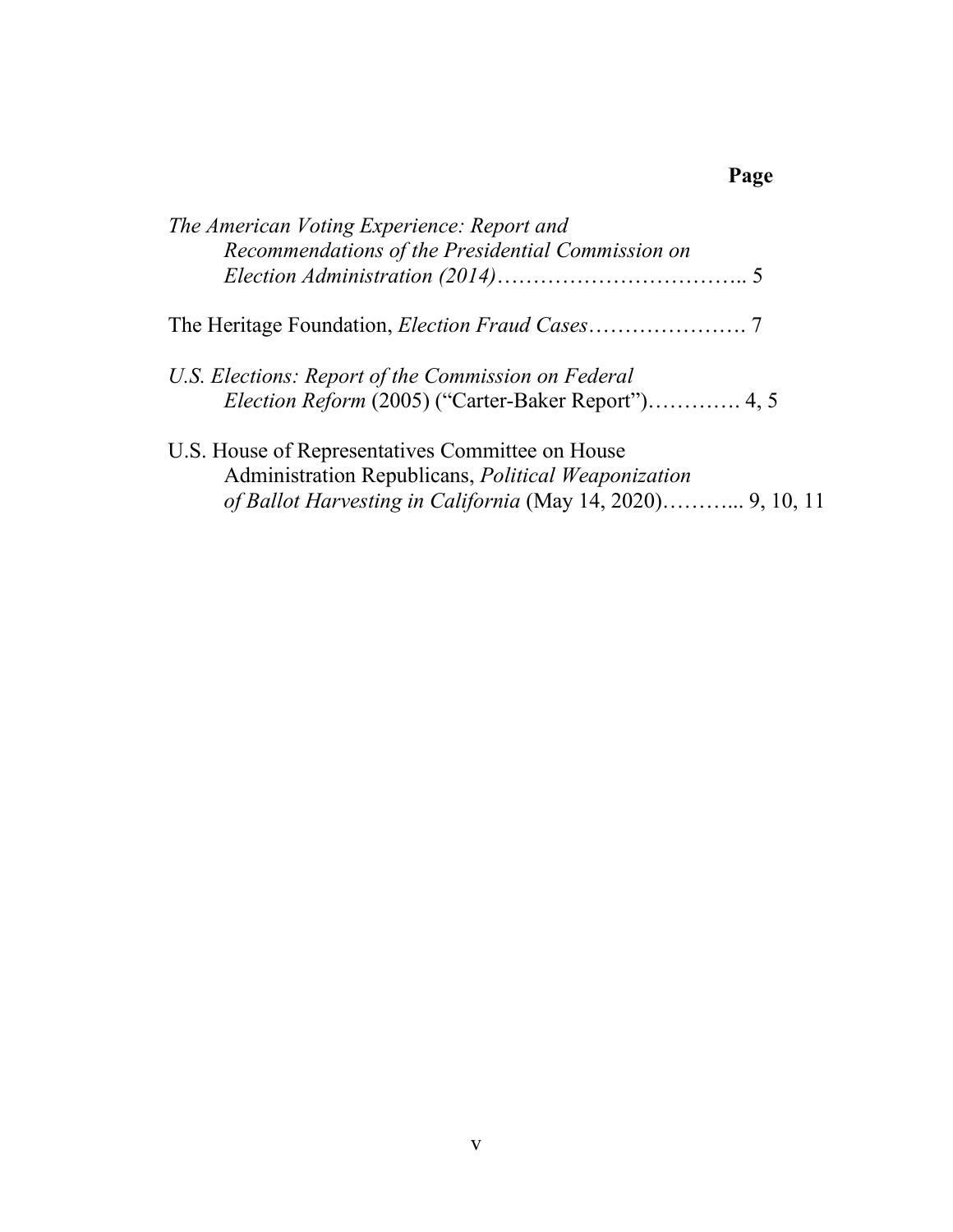#### **I. INTEREST OF AMICUS CURIAE**

Landmark Legal Foundation ("Landmark") is a public interest law firm committed to preserving the principles of limited government, separation of powers, federalism and election integrity. Landmark has submitted numerous amicus briefs in cases before federal courts advocating for implementation of necessary protections to ensure the integrity of the voting process.

Landmark submits this brief in support of Appellees. For reasons stated, Landmark asks the Court to affirm the lower court's decision and grant the relief sought by Appellees.

No counsel for a party authored this brief in whole or in part, and no counsel or party made a monetary contribution intended to fund the preparation or submission of this brief. No person other than Amicus Curiae, its members or its counsel made a monetary contribution to its preparation or submission.

#### **II. SUMMARY OF ARGUMENT**

As the saying goes, "If the facts are against you, argue the law. If the law is against you, argue the facts. If the law and the facts are against you, pound the table and yell like hell." Carl Sandburg, *The People, Yes* 551, (Harcourt, Brace and Company 1936). Appellants and their supporting amici pound the metaphorical table by arguing for a legislative power grab. Their position ignores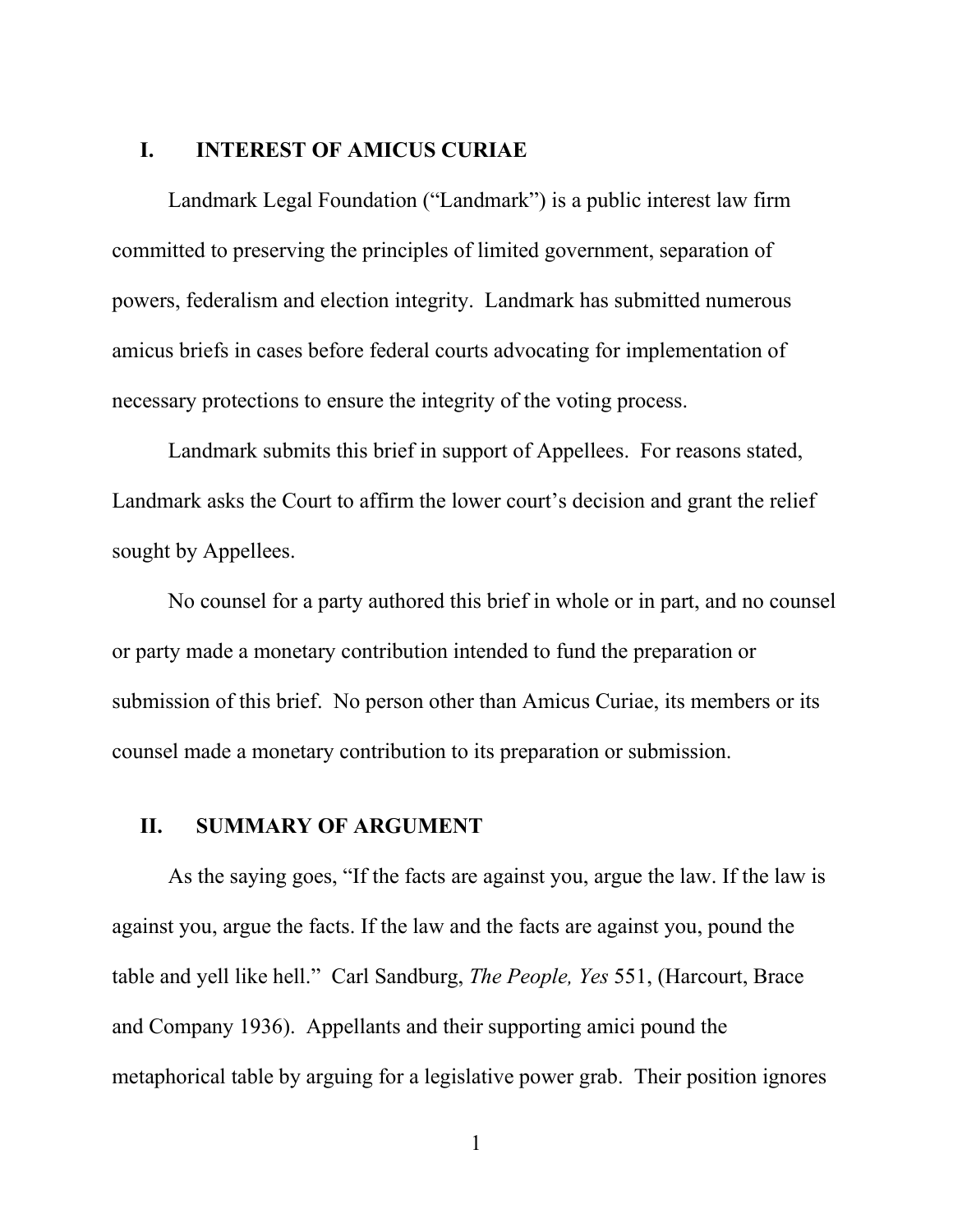Pennsylvania's Constitution, hundreds of years of history, stare decisis and the inherent risks of universal vote-by-mail. They do so even though the Commonwealth has – as recently as 1985 – amended its constitution to increase access to absentee voting. Appellants and supporting amici believe implementing a new voting process that conflicts with the Pennsylvania Constitution can be implemented merely by legislative fix. They are wrong. Past practice and case law mandates that Pennsylvania can only expand its vote-by-mail system through constitutional amendment.

Article VII, section 1 of the Pennsylvania Constitution states that an otherwise eligible individual shall have a right to vote provided "he or she shall have resided in the election district where he or she shall offer to vote at least 60 days immediately preceding the election…" Pa. Const. art. VII, § 1. And the Pennsylvania Supreme Court has ruled that the phrase "offer to vote" means "to present oneself, with proper qualifications, at the time and place appointed, and to make manual delivery of the ballot to the officers appointed by law to receive it." *Chase v. Miller*, 41 Pa. 403, 419 (1862). "Offer to vote" expressly excludes mail voting. *Id.* For that reason, exceptions to this standing exclusion need to be clearly stated in the Constitution.

Changes to the voting process must not conflict with the Pennsylvania Constitution. The Supreme Court of Pennsylvania reaffirmed this principle in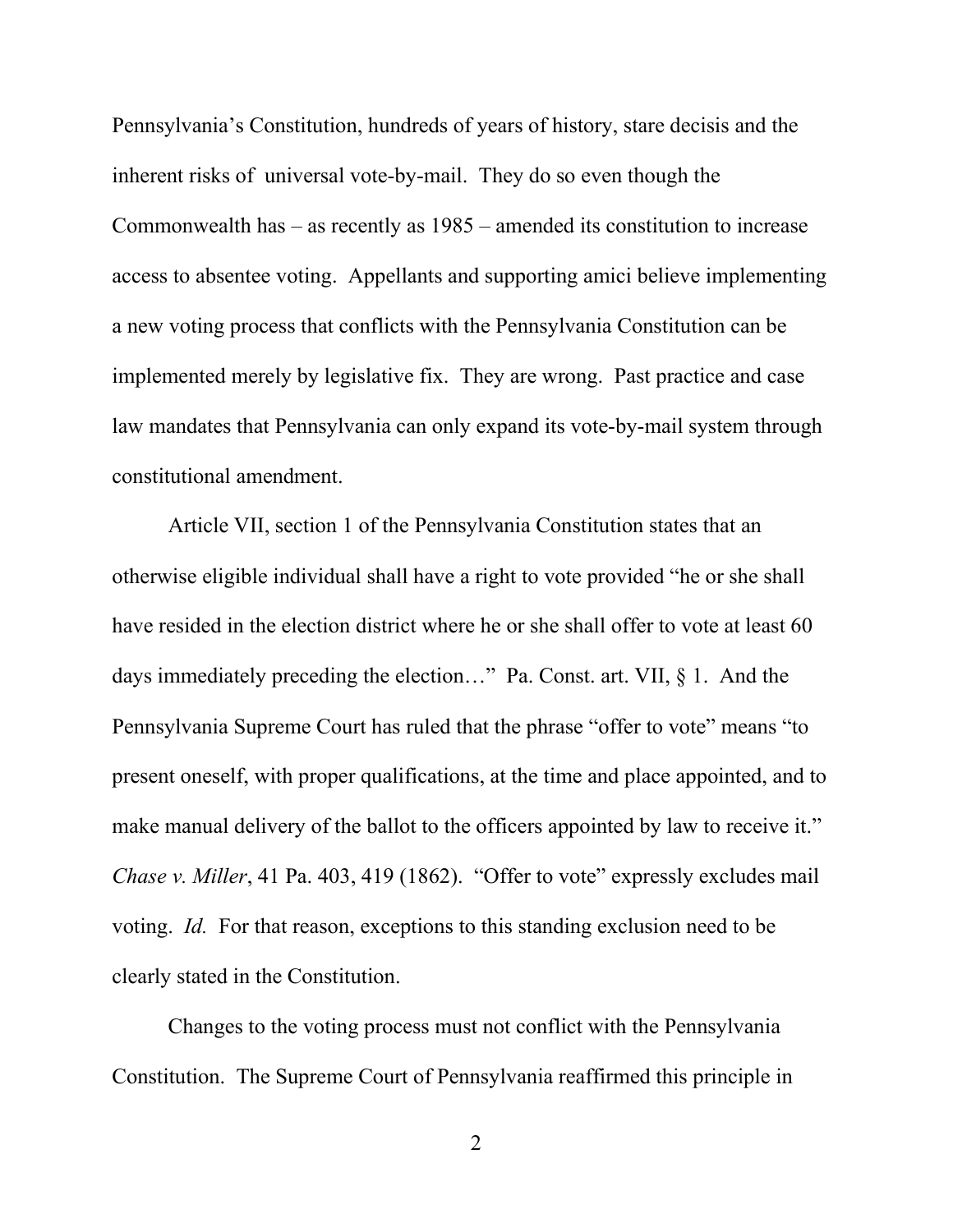1924 when it ruled that the General Assembly must follow the "wording of the Constitution" when enacting new voting regulations. *In re Contested Election of Fifth Ward of Lancaster City*, 126 A. 199, 200 (Pa. 1924). Thus, if the Pennsylvania Constitution limits absentee voting to military personnel deployed in the field, the Pennsylvania legislature could not enact a law permitting any person to vote via absentee ballot. The primacy of the Pennsylvania Constitution stands and increased access to absentee voting must be implemented through the amendment process.

Landmark submits this brief to: (1) alert the Court to the dangers in the voteby-mail process and how those dangers undermine ballot secrecy; and (2) underscore the primacy of the Pennsylvania constitution, especially in matters pertaining to voting.

States may only enact universal vote-by-mail provided they have closely followed the process set forth in a state's constitution. Maximizing the opportunities for in-person voting is the best way to protect the integrity of the vote and minimize opportunities for malfeasance. When states recklessly implement universal vote-by-mail, they open their electoral systems to malfeasance and loss of public confidence in the integrity of the process.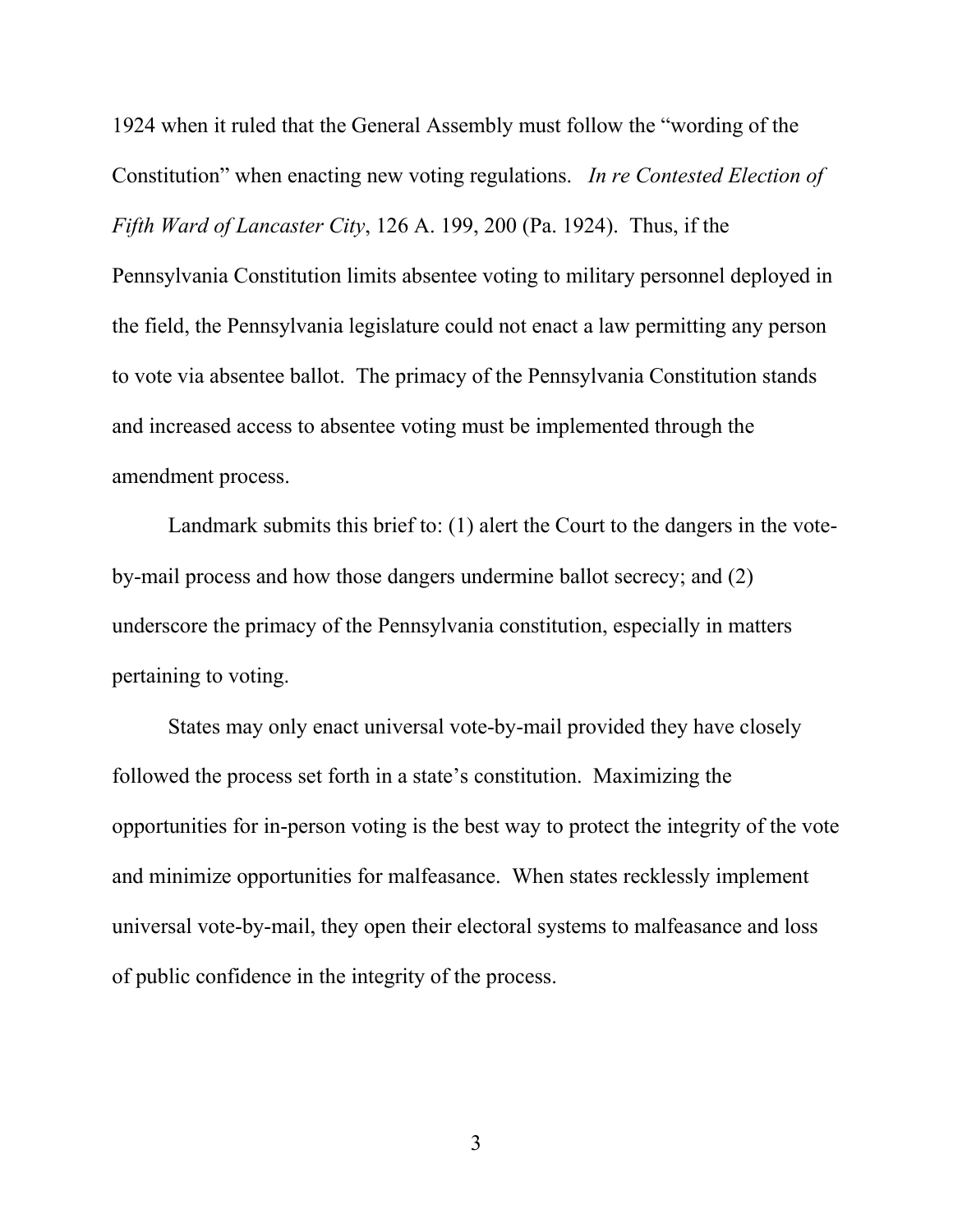#### **III. ARGUMENT**

### **A. Vote-by-mail systems are particularly vulnerable to voting fraud and errors.**

Vote-by-mail or "absentee" voting, while becoming fashionable nationally as a method of voting, is particularly vulnerable to corruption such as vote manipulation, voter intimidation and fraud. What began as an exception for individual voters who would be absent from their locale on election day, has become common practice in many states. Vote-by-mail should be an exception to be used in limited circumstance – not the default that is fraught with risk. The best way to ensure elections are free and fair and not viewed with suspicion is through in-person voting.

The vote-by-mail process provides opportunities for fraud and intimidation that are not present in traditional, in-person voting. This process also undermines the constitutional mandate that secrecy in the voting be preserved. Pa. Const. art. VII, § 4. Simply put, it is harder to preserve secrecy when someone completes his or her vote outside the protections of the voting booth.

Opportunities for fraud abound when individuals vote by mail ballot. *U.S. Elections: Report of the Commission on Federal Election Reform* 46 (2005)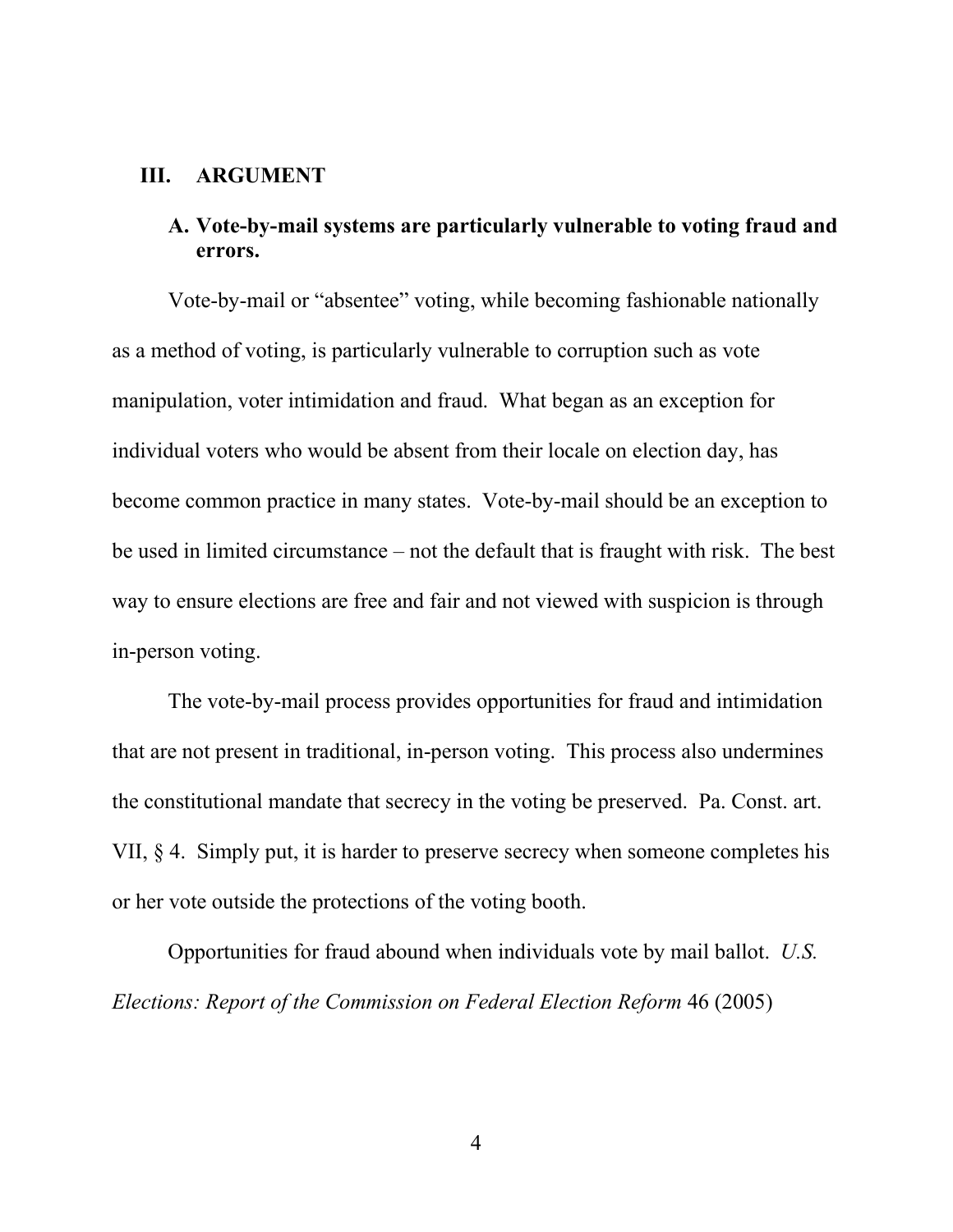("Carter-Baker Report").<sup>1</sup> The reason is simple: vote-by-mail occurs outside the strictly regulated confines of the precinct, where election officials guard against undue influence and electioneering, ensure compliance with voting laws and maintain chain of custody of ballots. For these reasons, the Carter-Baker Report concluded that absentee ballot process "remains the largest source of potential voter fraud." *Id.*

Experience teachers us that fraud occurs in several ways. First, blank ballots mailed to wrong addresses or apartment buildings can be intercepted and filled out by bad actors. *Id.* Second, voters are particularly susceptible to pressure or intimidation when voting at home or nursing homes. *Id.* Finally, third-party organizations can operate illicit "vote buying schemes" that "are far more difficult to detect when citizens vote by mail." *Id.*

Even a study skeptical of the incidence of voter fraud acknowledges the dangers inherent to vote-by-mail. It notes that – when fraud does occur, "absentee ballots are the method of choice." *The American Voting Experience: Report and Recommendations of the Presidential Commission on Election Administration* 56 (2014).

<span id="page-9-0"></span><sup>&</sup>lt;sup>1</sup> <https://www.legislationline.org/download/id/1472/file/3b50795b2d0374cbef5c29766256.pdf> (February 16, 2022).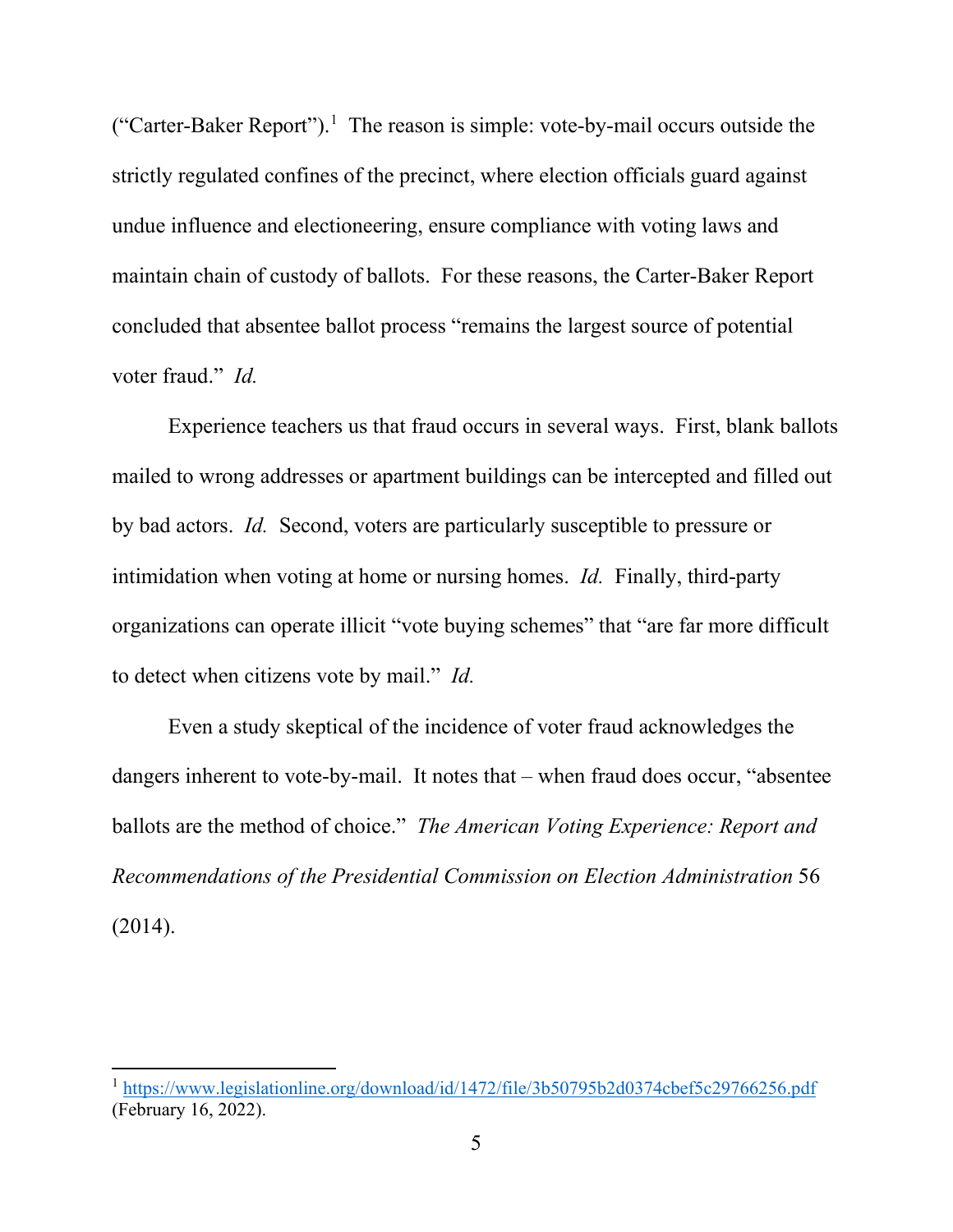These concerns are not new and have been recognized since the advent of absentee voting. During the Civil War, when states began implementing absentee voting to accommodate the large number of deployed soldiers, state legislatures recognized the problems such as lack of privacy, the opportunity for voter fraud, and corruption. John C. Fortier & Norman J. Ornstein, *Symposium: Election Reform: The Absentee Ballot and the Secret Ballot: Challenges for Election Reform*, 36 U. Mich. J.L. Reform 483, 494 (2003). For example, in October 1864, individuals in Baltimore and Washington "were arrested and charged with 'falsely personating and representing officers and soldiers in the United States service, and with falsely and fraudulently signing and forging names of such officers and soldiers… for the purpose of transmitting the votes of the soldiers to be used at the general election.'" *Id.* at 496.

Registration errors also make an already vulnerable voting system even more susceptible to fraud. Should ineligible individuals receive vote-by-mail ballots, unscrupulous organizations can easily exploit the situation and commit wholesale voter fraud. Such exploitation has occurred before. In 2004, 1,700 voters registered in both New York and California requested vote-by-mail ballots to be mailed to their home in the other state with no investigation. Carter-Baker Report at 12. In Allegheny County, the Public Interest Legal Foundation (PILF) documented 12,450 specific instances of voter list irregularities resulting in a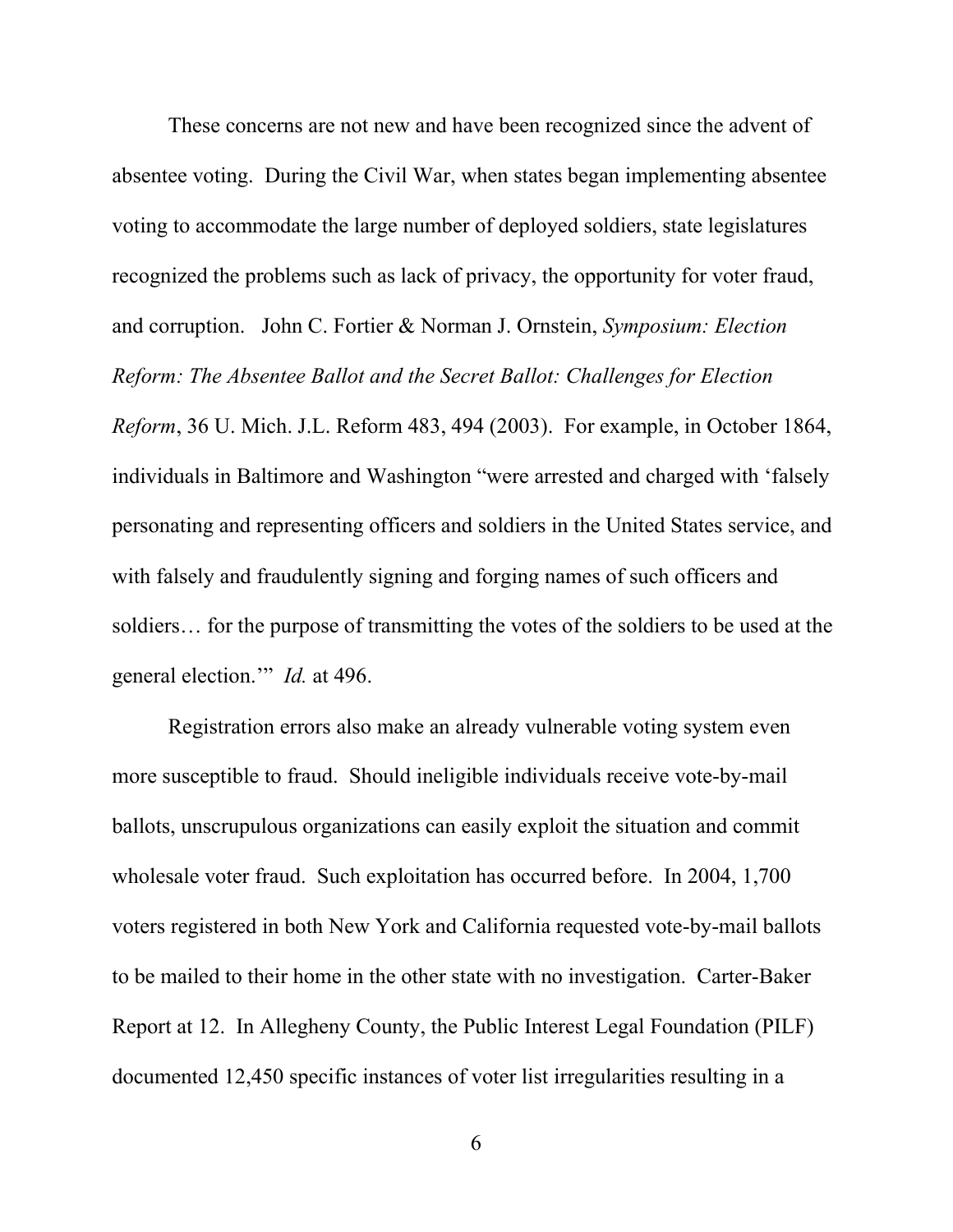settlement with the county to remedy the errors. *PILF v. Voye, et al.*, (Case No. 2:20-cv-279 W.D. Pa., 2020).

In short, "there are no safeguards for the voter in the absentee ballot system to ensure he or she is not coerced or paid to vote a certain way." Fortier & Ornstein, at 503. Voting outside the confines of the voting precinct removes the "curtain of secrecy" allowing others to see the completed ballot. *Id.*

Thus, the Pennsylvania Constitution enshrines secrecy as a necessary component of any method of voting enacted by the legislature. Pa. Const. art. VII, § 4. And the Pennsylvania Constitution rightly limits who can vote by mail. The legislature, however, cast this principle aside when it passed Act 77 which implemented a system of no-excuse mail-in voting.<sup>[2](#page-11-0)</sup>

According to the Heritage Foundation, which documents incidents of voter fraud, three instances of absentee voting fraud occurred in Pennsylvania in the last two years. In two cases, individuals reportedly used their deceased mother's identification to procure absentee ballots to cast a fraudulent vote. In the third case, an individual reportedly "picked up girls" and persuaded them to sign

<span id="page-11-0"></span><sup>2</sup> Act of October 31, 2019, P.L. 552, No. 77 ("Act 77"), 25 P.S. §§3150.11-3150.17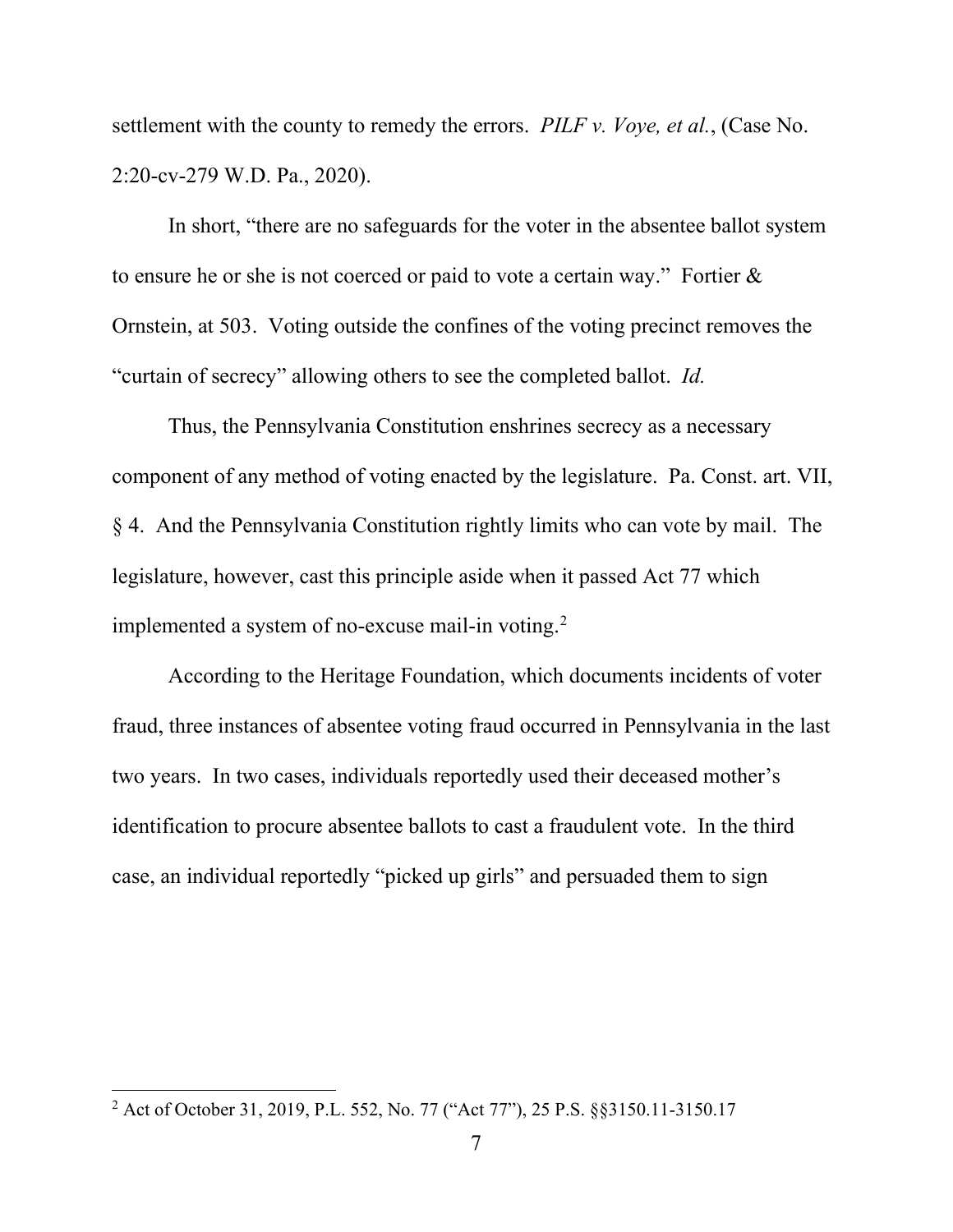absentee ballots in the names of deceased individuals. The Heritage Foundation, *Election Fraud Cases*. [3](#page-12-0)

### **B. California serves as a warning to Pennsylvania of the dangers associated with vote-by-mail voting.**

Vote-by-mail can serve as a useful tool to ensure that certain voters with specific circumstances have a chance to participate in the political process. It can, however, lead to ballot harvesting and the attendant problems that arise when unscrupulous actors target vulnerable populations. Despite efforts by amici to paint widespread use of vote-by-mail as an overwhelmingly safe and secure process, its widespread use can lead to voter confusion and loss of confidence in the integrity of the electoral process.<sup>[4](#page-12-1)</sup> Recent events in California show the many problems that arise when vote-by-mail is widely implemented with few controls.

In 2016, California amended its election laws to permit any individual to return the mail ballot of another with no limitation as to the number of ballots collected or relationship to the voter. 2016 Cal. Stat. AB-1921. Unlike here, the state constitution did not proscribe this change. Ballot collectors can be paid by any source so long as compensation is not based on the number of ballots

<span id="page-12-0"></span>[https://www.heritage.org/voterfraud/search?combine=&state=PA&year=&case\\_type=All&fraud](https://www.heritage.org/voterfraud/search?combine=&state=PA&year=&case_type=All&fraud_type=All) [\\_type=All](https://www.heritage.org/voterfraud/search?combine=&state=PA&year=&case_type=All&fraud_type=All) (February 23, 2022).

<span id="page-12-1"></span><sup>&</sup>lt;sup>4</sup> See, e.g., Brief for Amicus Curiae Philadelphia County Board of Elections, as Amicus Curiae Supporting Appellants.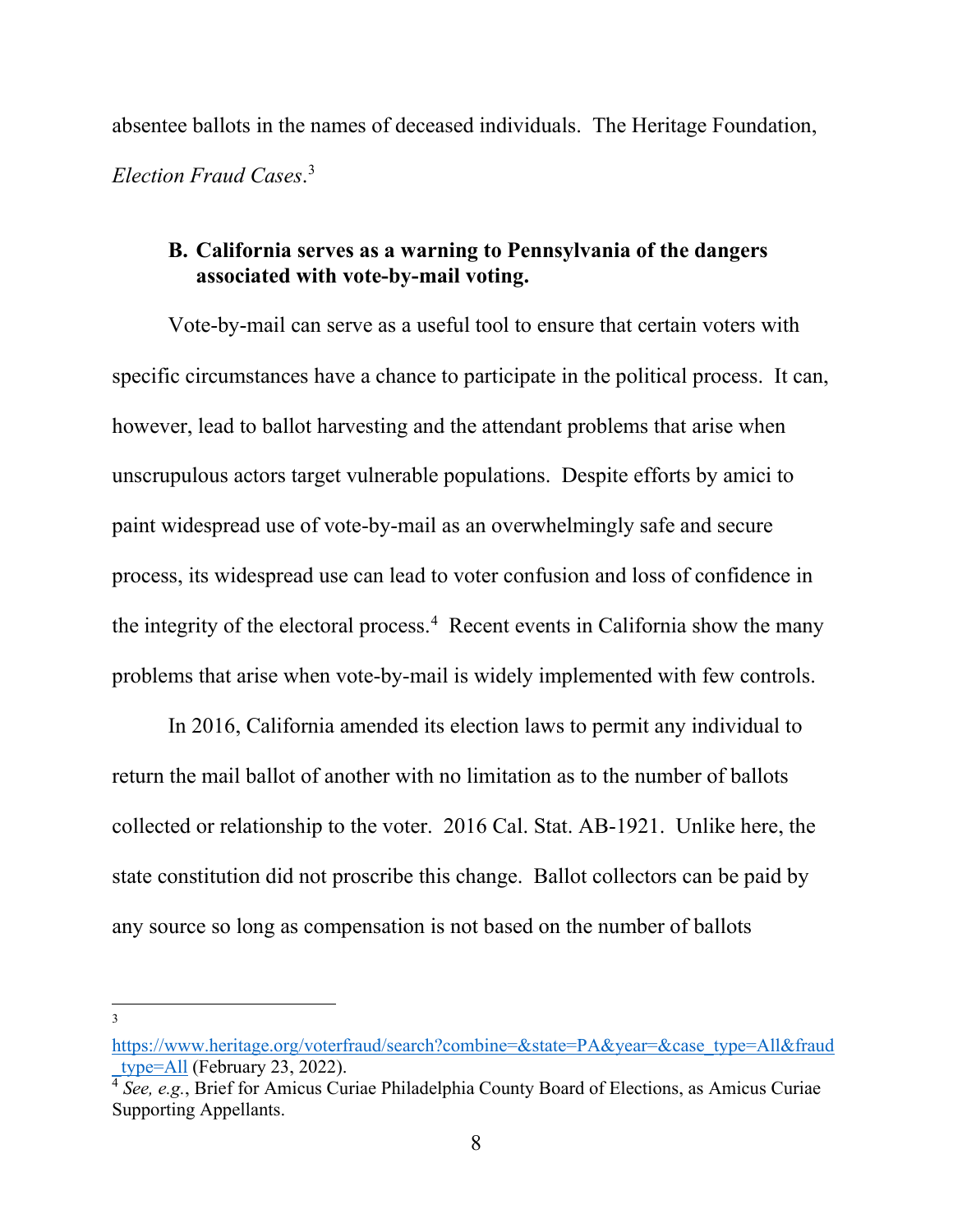collected. Cal. Elec. Code § 3017(e)(1). Next, California's Voter's Choice Act (VCA) encouraged counties to shift to vote-by-mail. 2016 Ca. Stat. SB-450. Under the VCA, California will automatically send each registered voter a ballot 28 days before the election. Voters can, in turn, return their ballot by mail, take the ballot to a drop-off location, or cast it in person at a designated county vote center. *Id.*

California's unregulated ballot-collection laws and its failures associated with the voter list maintenance created the perfect storm on Election Day 2018. Widespread errors lead to frustration, confusion and possible disenfranchisement in the 2018 election. An independent audit of voting registration practices commissioned by the state conclude that California's efforts to automate voter registration resulted in close to 84,000 duplicate registrations with more than double the number with faulty political party designations. John Myers, *Nearly 84,000 duplicate voter records found in audit of California's 'motor voter' system*, Los Angeles Times (Aug.  $9, 2019$ ).<sup>[5](#page-13-0)</sup>

California does not limit who may handle ballots and places few restrictions on ballot collection. While ballot harvesters in California are required to write their name, signature and relationship to the voter on the vote-by-mail envelope, a

<span id="page-13-0"></span><sup>5</sup> [https://www.latimes.com/california/story/2019-08-09/duplicate-voter-records-audit-california](https://www.latimes.com/california/story/2019-08-09/duplicate-voter-records-audit-california-motor-voter-system)[motor-voter-system](https://www.latimes.com/california/story/2019-08-09/duplicate-voter-records-audit-california-motor-voter-system) (February 25, 2022).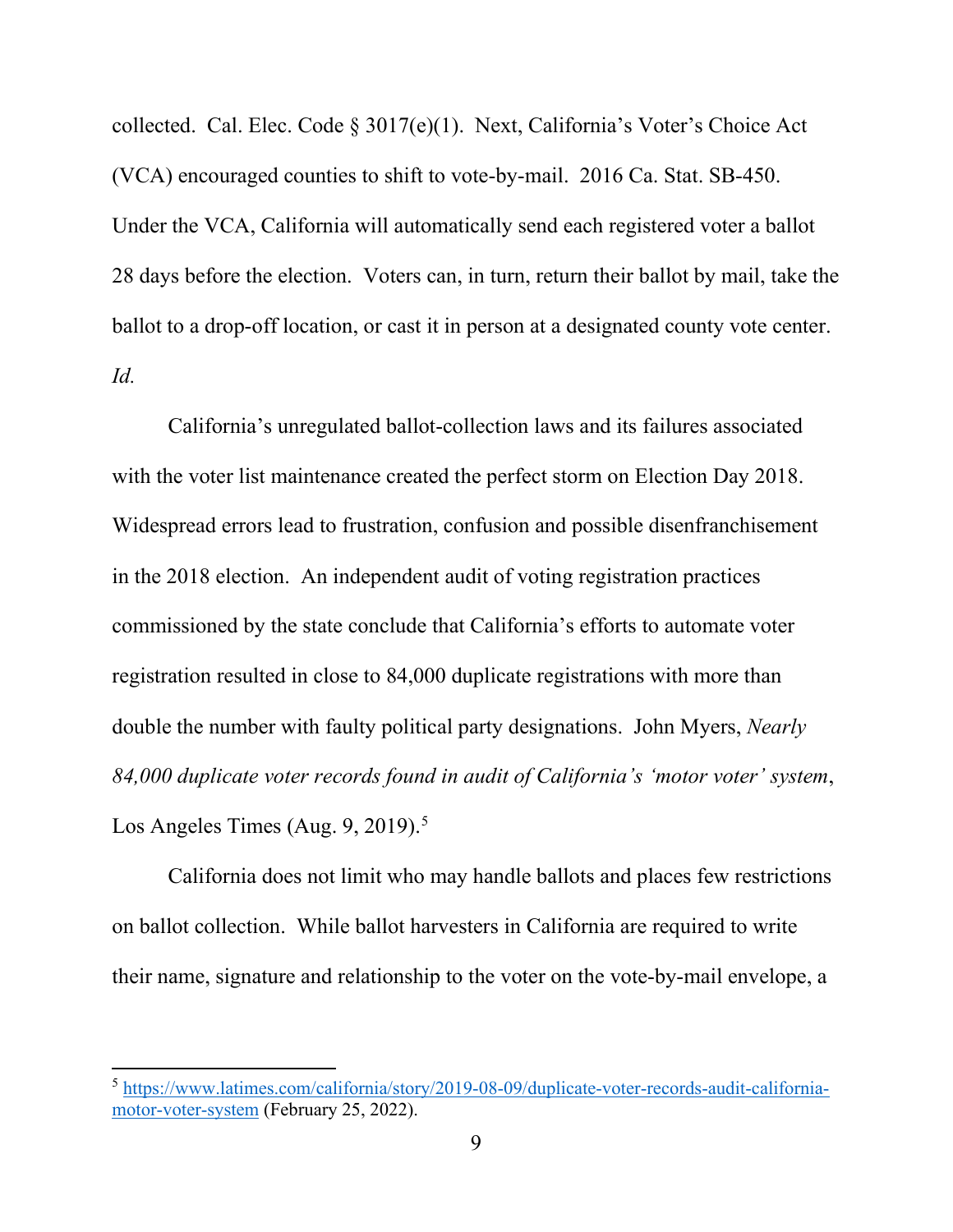failure to provide this information will not cause a disqualification of the ballot. Cal. Elec. Code  $$3011(a) - (c)$ .

The lack of any significant regulation on the vote-by-mail process led to widespread ballot harvesting in California in 2018. Political operatives, "known as 'ballot brokers' identify specific locations, such as large apartment complexes or nursing homes" to exploit the voting process. U.S. House of Representatives Committee on House Administration Republicans, *Political Weaponization of*  Ballot Harvesting in California 2 (May 14, 2020) ("Committee Report").<sup>[6](#page-14-0)</sup> After establishing relationships with individuals at these locations, ballot brokers would "encourage, and even assist, these unsuspecting voters in requesting a mail-in ballot; weeks later when the ballot arrives in the mail the same ballot brokers are there to assist the voter in filling out and delivering the ballot." *Id.* As noted in the Committee Report, "This behavior can result in undue influence in the voting process and destroys the secret ballot, a long-held essential principle of American elections intended to protect voters." *Id.* It continued, "These very scenarios are what anti-electioneering laws at polling locations are meant to protect against. A voter cannot wear a campaign button to a polling location, but a political operative can collect your ballot in your living room?" *Id.*

<span id="page-14-0"></span><sup>6</sup> <https://republicans-cha.house.gov/committee-republicans-report-ballot-harvesting-californian> (February 17, 2022).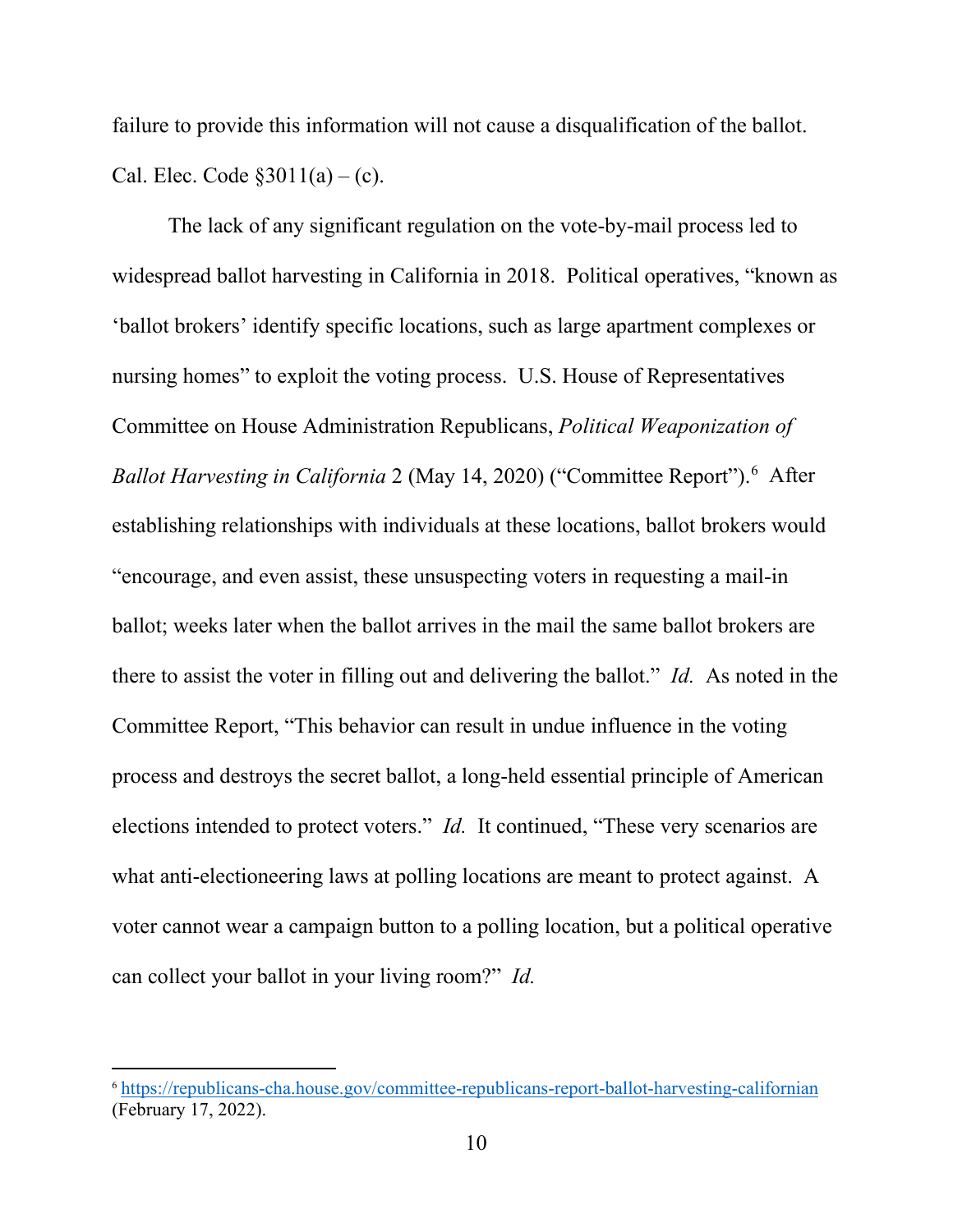Ballot harvesting affected the outcome of several races for the U.S. House of Representatives in California. For example, in the 39<sup>th</sup> Congressional district, Young Kim, the Republican candidate, led the vote count on election night and in the week following election day. Ms. Kim even traveled to Washington D.C. for orientation as a new member of the House. "Two weeks later, the Democrat challenger was declared the winner after 11,000 mail ballots were counted, many of which were harvested." *Id.* at 3. In the 21<sup>st</sup> Congressional district, Republican David Valadao led by almost 5,000 votes on election night. The final tally of votes, however, led to Mr. Valadao's Democratic challenger winning by 862 votes – a swing of 5,701 votes. *Id.* These votes "heavily favored the Democrat candidate at a much higher rate than previously counted ballots." *Id.* The swing in counted votes was due largely to the large number of vote-by-mail ballots that had been dropped off at the polls and were processed and counted in the days following the election. "In Orange County alone, 250,000 mail ballots were turned in on Election Day." *Id.* at 4. Such last-minute actions can overwhelm election officials' ability to properly validate every ballot before the certification deadline.

California's experience highlights the need to promote in-person voting as the default and limit use of vote-by-mail. Implementation of no excuse vote-bymail casts aside the fundamental principle of ballot secrecy and allows unscrupulous actors to adversely affect the outcome of elections.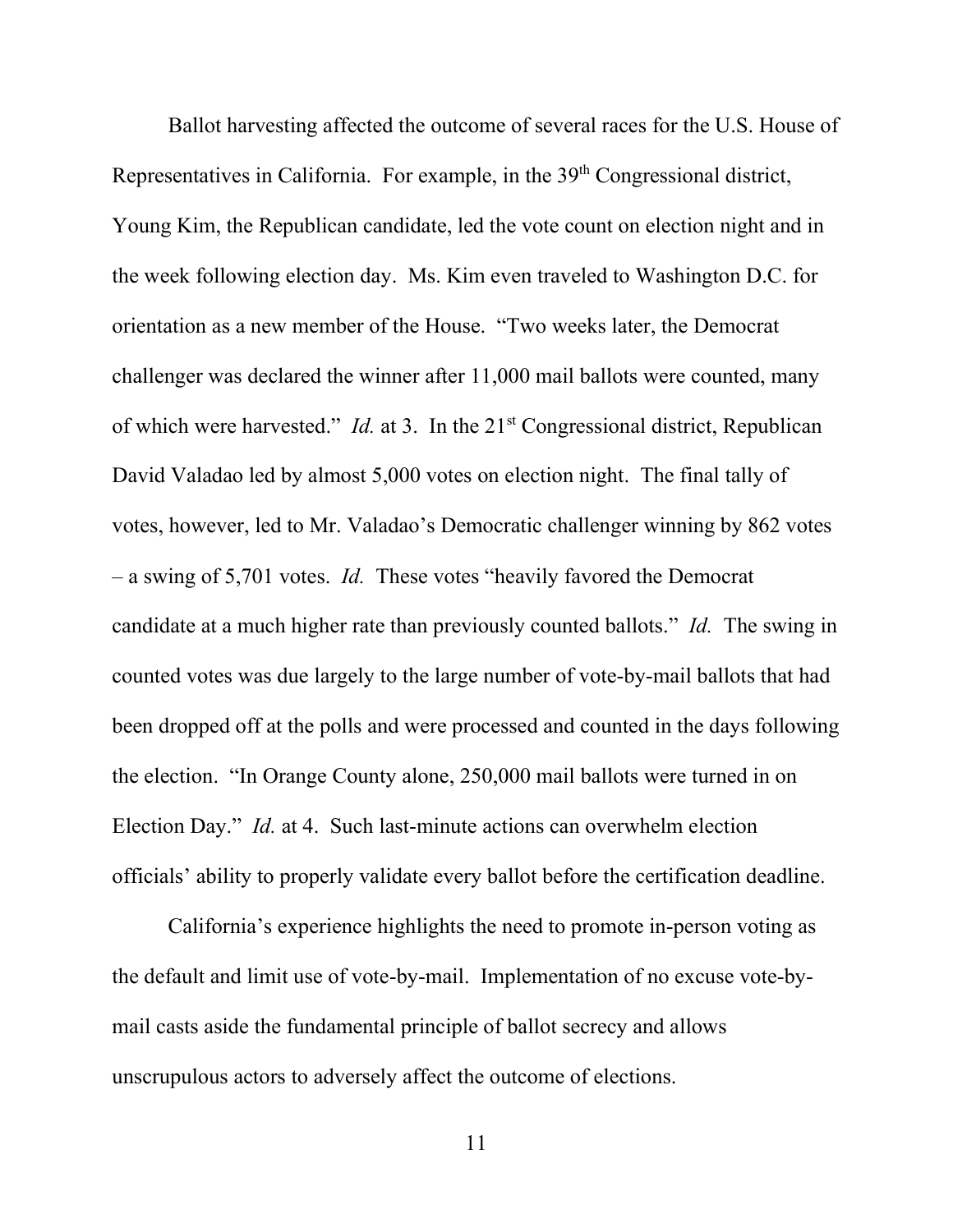### **C. Secrecy protects voters from intimidation and other forms of undue influence and expanding vote-by-mail undermines the principle of the secret ballot.**

Voting outside the confines of the precinct exposes voters to intimidation and undue influence. The principles that underscore the need for ballot secrecy are discarded when large swaths of the population vote via mail. In short, preserving the secrecy in voting is particularly difficult when much of the population vote by mail.

The concept of a secret ballot gained prominence in  $19<sup>th</sup>$  century England with the expansion of voting franchise to those beyond the landed gentry and nobles. "Men in humble circumstances" could now vote and thus "scandalous corrupt efforts to secure those new votes provided the rationale for [the secret ballot]." Allison R. Heyward, *Bentham & Ballots: Tradeoffs Between Secrecy and Accountability in How We Vote*, 26 J.L. Politics 39, 45 (2010). To deter undue influence, Parliament adopted a secret ballot in 1872. *Id.*

The political philosopher Jeremy Bentham opposed the concept of the secret ballot but recognized that it could be useful "in all cases in which there is more to fear from the influence of particular wills, than to hope from the influence of public opinion." *Id.* at 46 (citing, Jeremy Bentham "An Essay on Political Tactics," in *The Works of Jeremy Bentham* (John Bowring ed., Edinburgh, William Tait 1843). Thus, "Bentham observed that secrecy was suitable in mass elections,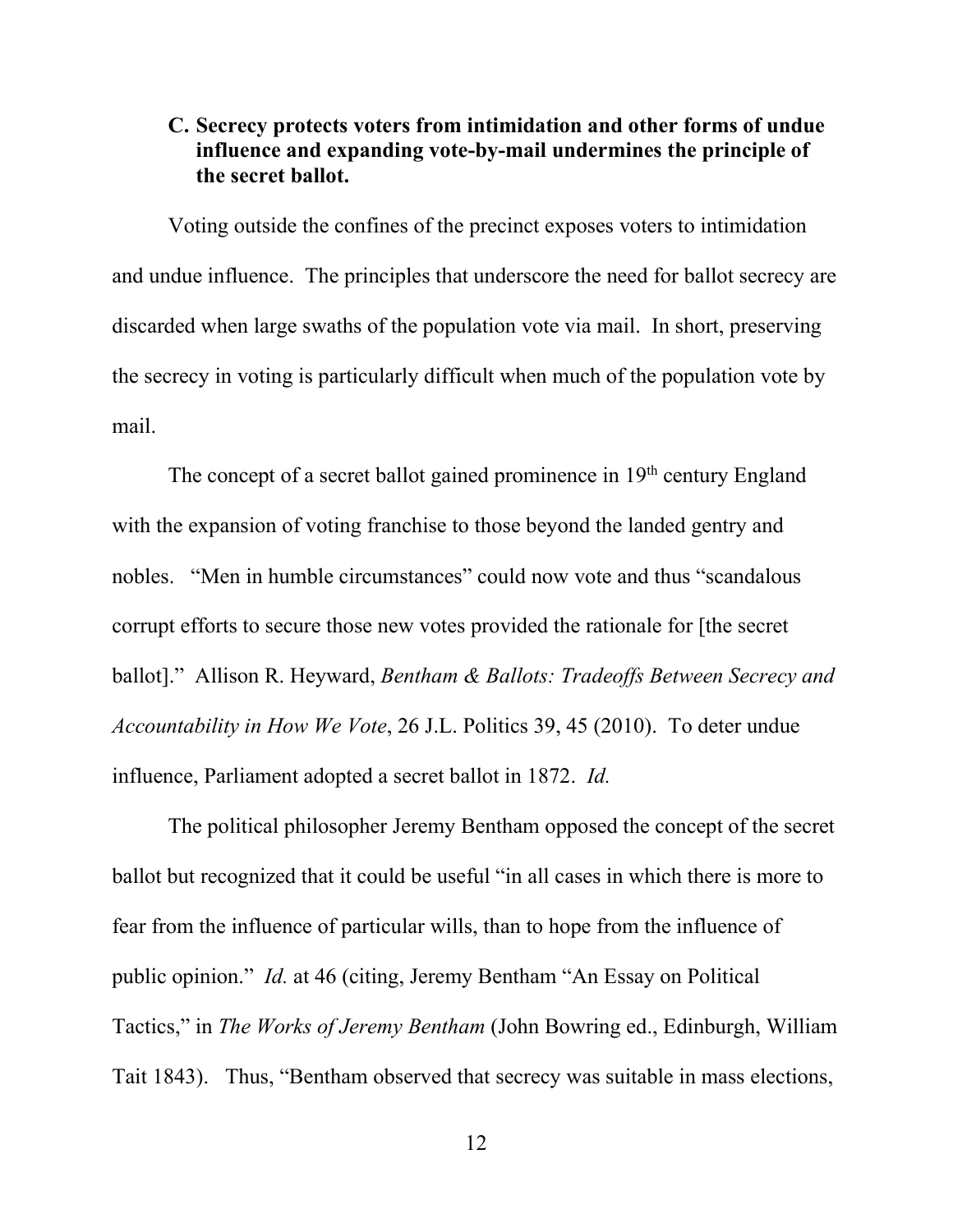because it impeded vote buying, since the buyer cannot observe whether the voter followed through on the contract." *Id.* Within the context of public elections, "secret voting… [is] most suited to prevent venality and to secure the independence of the electors." *Id.*

These sentiments took hold in the United States as well. Like England, increased enfranchisement led to growing concerns about fraud and corruption. *Id.* at 45. The widespread use of printed ballots was susceptible to fraud. For example, an 1892 study found that an average of 16% of Connecticut voters "was up for sale at prices ranging from two to twenty dollars." Fortier & Ornstein, at 489 (citing *The Nation*, May 19, 1892). Lack of secrecy along with the practice of patronage kept voters from voting across party lines. *Id.* As re-printed ballots of each party were a particular color, election observers "could determine the party for which the voter had cast a vote." *Id.* at 490. And as "big city political machines doled out jobs to loyal supporters, voters knew that their jobs and other political favors depended on voting according to the local party bosses' wishes." *Id.*

This corruption set the stage for a voting reform movement. *Id.* "Between 1888 and 1900 Australian ballot reform swept the United States." Heyward, at 50. And by 1910 almost all states had adopted the Australian ballot – a voting practice using a standard ballot and private voting booth. *Challenges for Election Reform* at 490*.* While use of this practice did not eliminate all fraud and corruption, its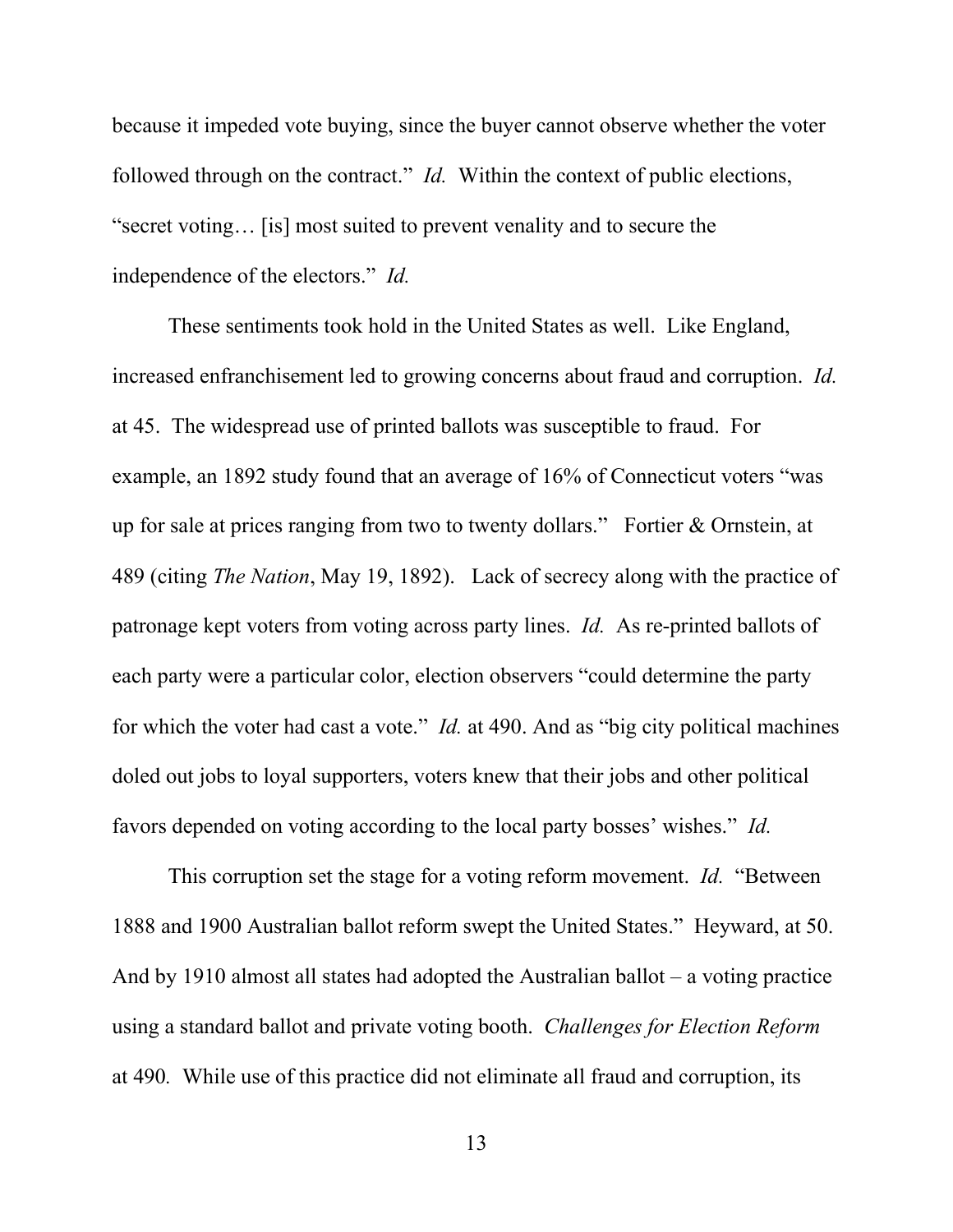effects were "salutary and dramatic." *Id.* at 491. A letter published in a Boston newspaper discussed the effects of the Australian ballot on an election in

Louisville, Kentucky:

It can hardly be possible that there is a city in the Union where open corruption has been more generally practiced than in Louisville… . It is an undeniable fact that in the late election there was, except in one place, no corruption successful, and but little attempted, and that with this evidence of its successful working the chances have greatly lessened that bribery will be tried. Id. (citing *Letter from Abram Flexuer to Editor*, Boston Globe, Jan. 11, 1889, at 6).

A letter to the editor of The Nation observed that the first election after use of the Australian ballot was "the first municipal election I have ever known which was not bought outright." *Id.* (citing *Letter from F. to Editor*, The Nation, Dec. 13, 1888, at 476). The law implementing a Massachusetts law that took effect for the 1889 election "was an undoubted success." *Id.* (citing L.E. Fredman, *The Australian Ballot: The Story of an American Reform* 7 (1968)). "It was generally agreed that the voting was fair and orderly, and there were more and better candidates." *Id.*

Throughout the  $20<sup>th</sup>$  Century, states expanded the use of absentee voting but most of these laws were limited in scope, and all were accomplished within a state's constitutional framework. *Id.* at 504. So "[t]o the extent that a state's constitution explicitly embraces in-person voting to combat fraud or protect the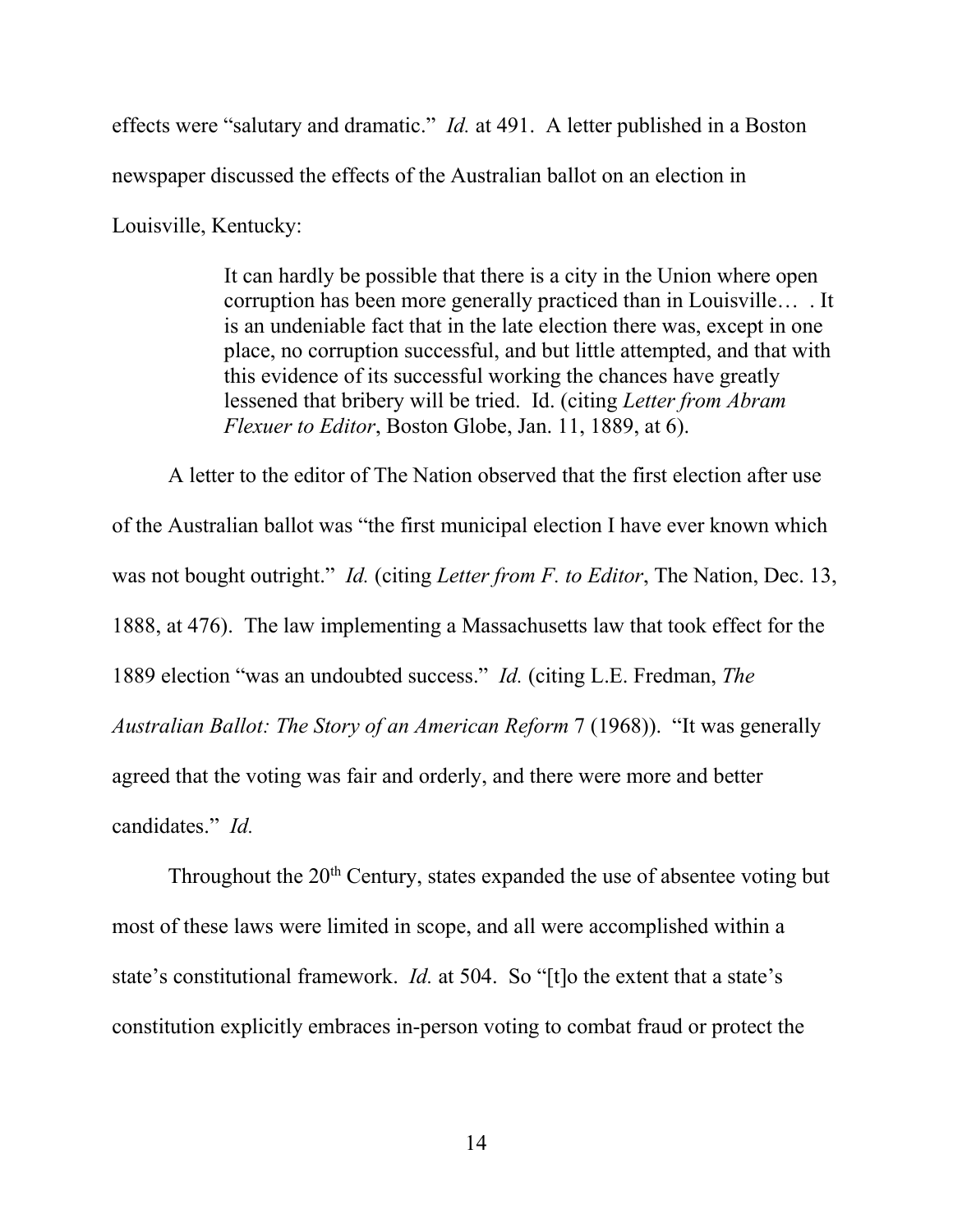secrecy of the ballot, it must carve out exceptions for absentee balloting." *Id.* at 508.

### **D. Supremacy of the Pennsylvania Constitution is not an antiquated assumption nor is the concept of amending the Constitution to accommodate changing voter preferences.**

Amici writing in support of Appellants spend considerable time arguing that two cases reaffirming the principle that the legislature could override the Pennsylvania constitution by statute are antiquated. *See, e.g.*, Brief of Amici Curiae Molly Mahon, et al. as Amici Curiae Supporting Appellants, at 13. These arguments are misplaced. Whether the vote-by-mail should be used in Pennsylvania is beside the point. Should Pennsylvania wish to extend vote-bymail, it must do so through the constitutional amendment process. Again, this principle is not new. States observed this practice as early as the Civil War when state constitutional provisions blocked efforts to enact legislation to provide for voting for deployed soldiers. *Challenges for Election Reform* at 496-497.

To preserve secrecy, deter fraud and ensure voters are free from intimidation and undue influence, the Pennsylvania constitution proscribes in-person voting. Exceptions to this rule must be enacted through a constitutional provision. *McLinko v. Commonwealth*, No. 244 M.D. 2021, LEXIS 12, at \*39 (Pa. Cmwlth. Jan. 28, 2022).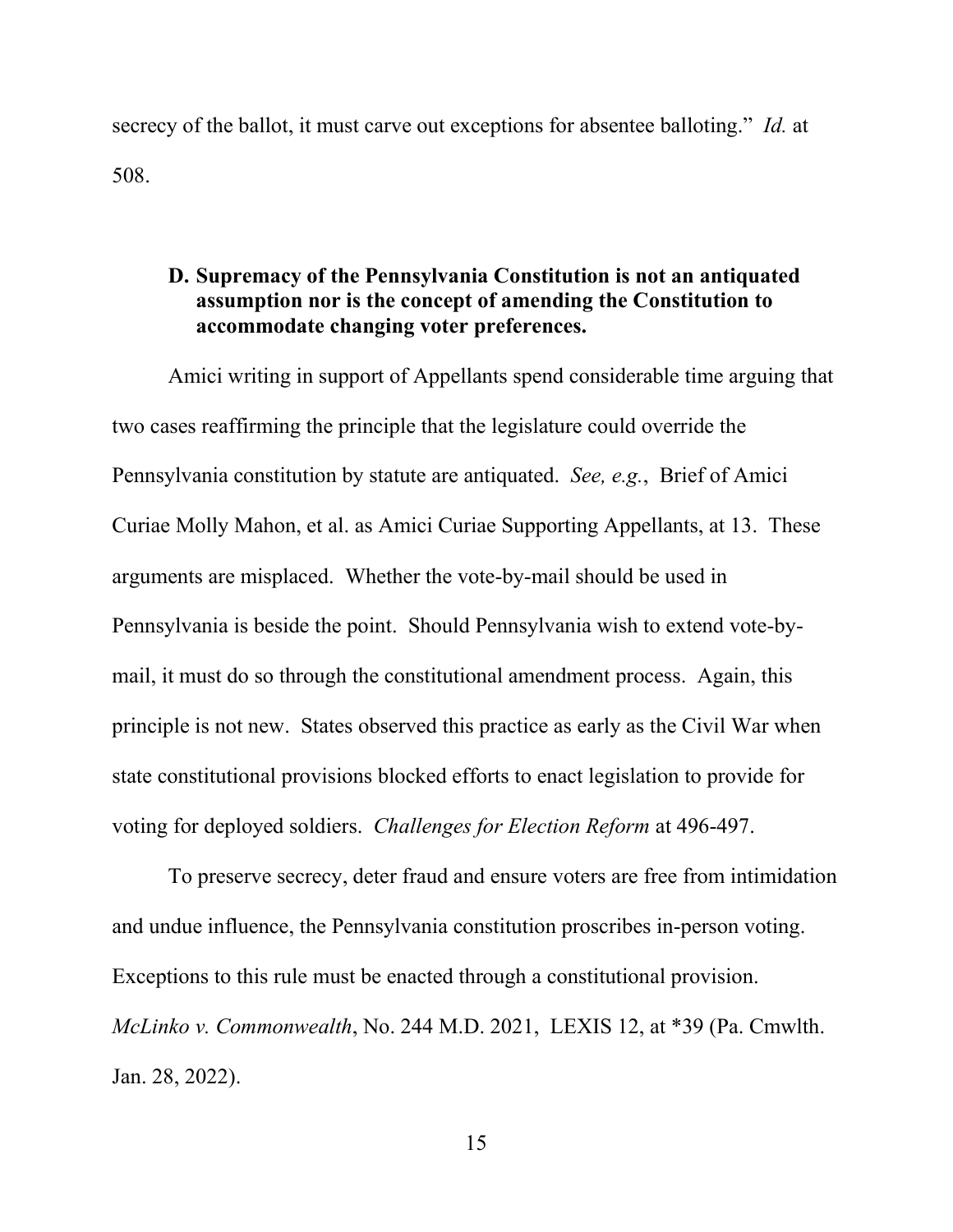Despite complaints from Appellants and their supporters, the

Commonwealth of Pennsylvania can amend its voting processes via constitutional

amendment as conditions dictate. In fact, it has done so multiple times since the

colonial era. For example:

1776: Constitution amended to include the requirement that elections "shall be by ballot." Pa. Const. § 32.

1790: Constitution amended to provide that "all elections shall be by ballot, except those persons in their representative capacities, who shall vote via voce." Pa. Const. art. III, §2.

1838: Constitution amended imposing a place requirement for voting, "in the election district where [an elector] offers to vote[.]" Pa. Const. art. III, §1 (1838).

1864: Constitution amended for soldier voting. Pa. Const. art. III, §4.[7](#page-20-0)

1949: Constitution amended for qualified war veteran voters who are absent from their county of residence due to injuries or illness suffered as a result of their military service. Pa. Const. art. VIII, §18.

1957: Constitution amended to expand absentee voting to individuals who cannot vote in-person by reason of illness or disability. Pa. Const. art. VIII, § 19.

1967: Three actions. (1) Repeal of art. VII, §18 as the provision for wounded veterans made redundant with passage of art. VIII, §19. (2) Renumbered Article VIII, Section 19 to current Article VII, Section 14 and altered the operative verb in this section from "may" to "shall". (3) Renumbered the provision that a qualified elector must "offer to vote in the election district where he or she resides."

<span id="page-20-0"></span><sup>7</sup> Renumbered as Article VIII, § 6 in Pennsylvania's 1874 Constitution.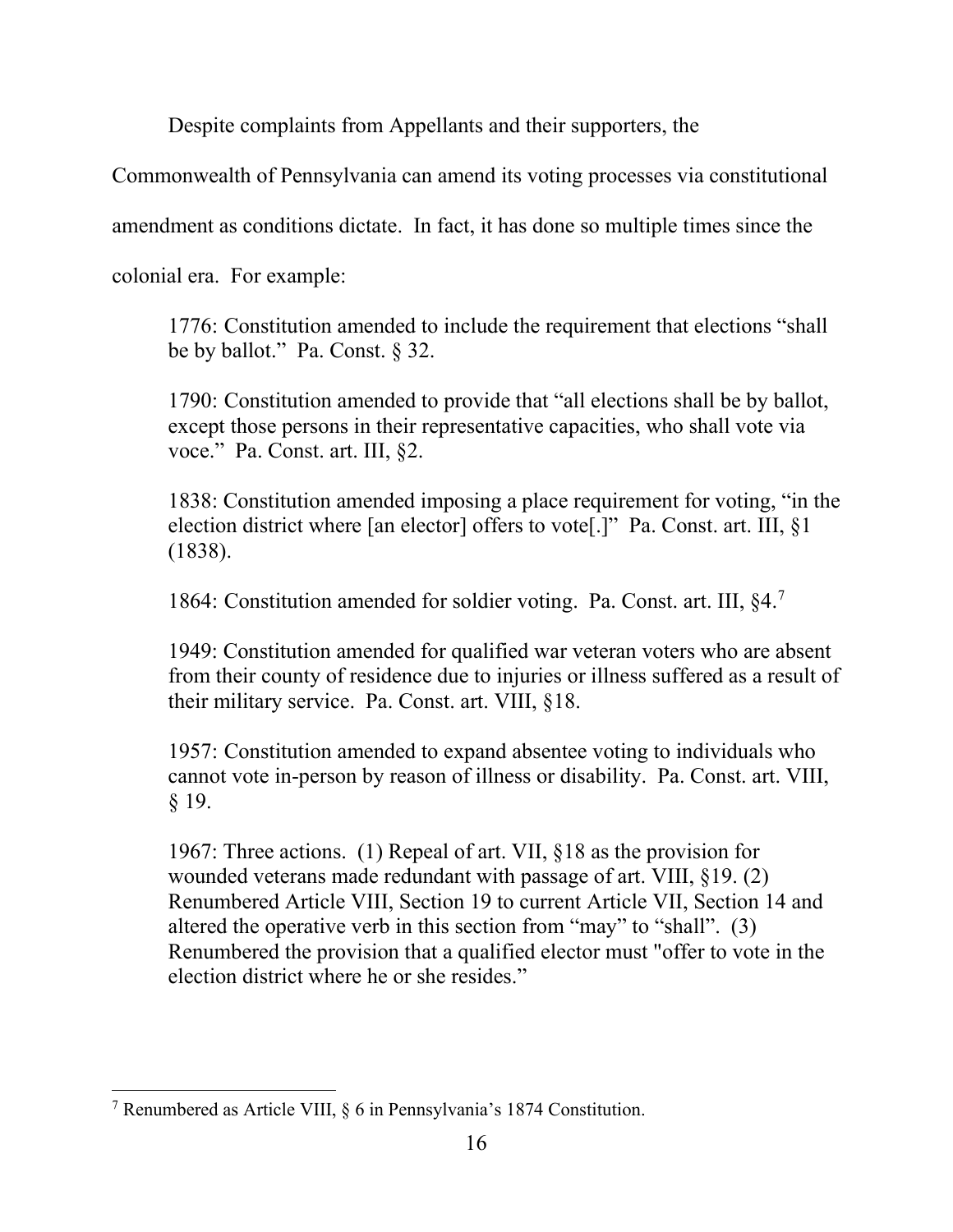1985: Constitution amended to extend absentee voting to individuals who could not vote in person due to a religious holiday or Election day duties. Pa. Const. art. VII, § 14 (1985).

Nothing prevents the Commonwealth from once again amending its constitution to alter vote-by-mail procedures. Until then, Article VII, Section 1's requirements for in-person voting are unquestionably the controlling authority on this issue.

The Pennsylvania legislature enacted a law in contravention of the Pennsylvania Constitution. And when the two are in conflict, constitutional mandates prevail. Legislation "no matter how laudable its purpose, that relaxes the in-person voting requirement must be preceded by an amendment to the Constitution 'permitting this to be done.'" *McLinko v. Commonwealth*, LEXIS 12, \*16 (Pa. Cmwlth. Jan. 28, 2022). Pennsylvania amended its constitution as recently as 1985 to expand access to absentee voting. Nothing is preventing it from amending the constitution again. Until then, this Court is bound by its earlier decisions in *Chase* and *Lancaster* and must uphold the Commonwealth Court's decision.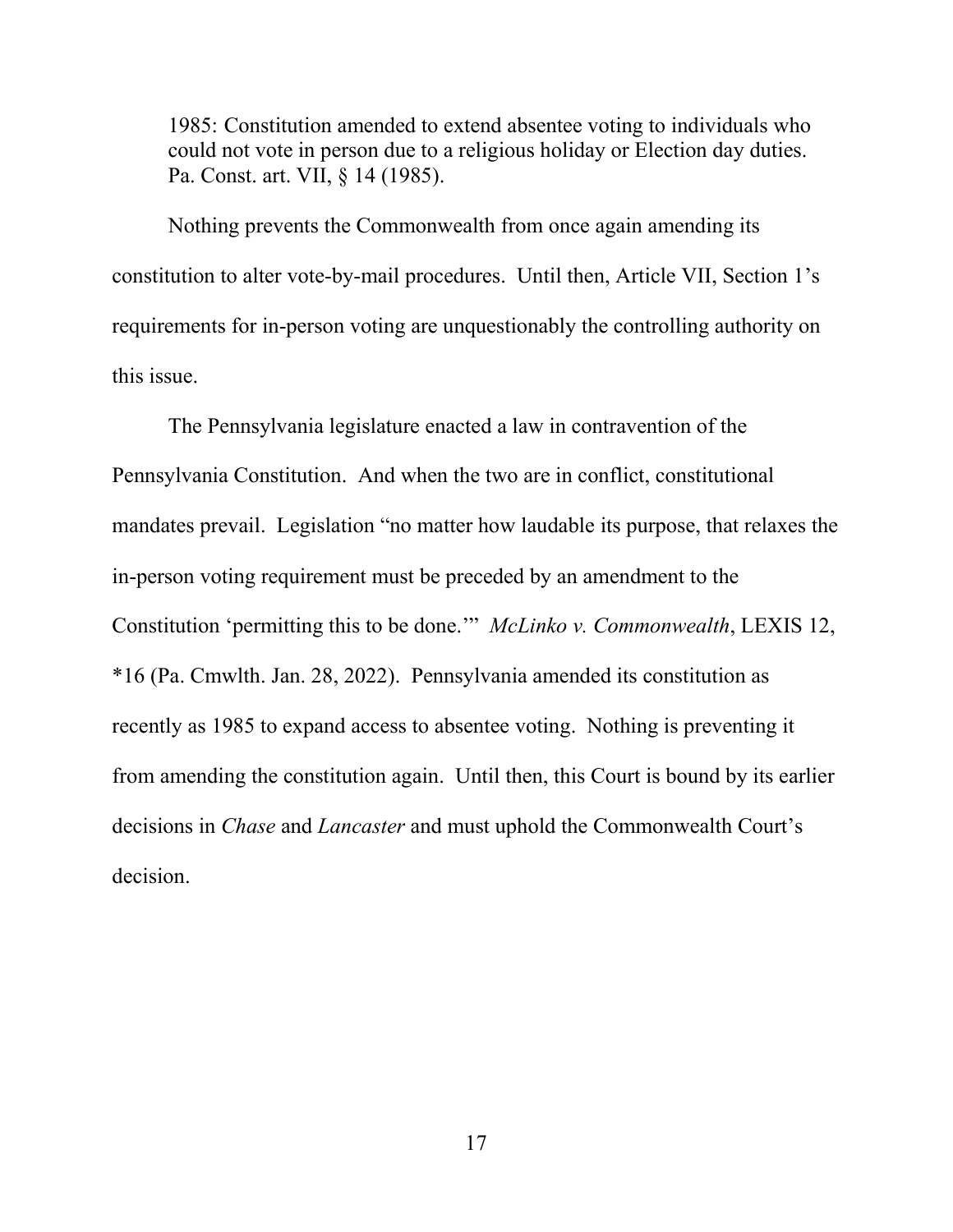## **IV. CONCLUSION**

For the reasons set forth above, the Court should uphold the Order of the

Commonwealth Court below.

Respectfully submitted,

 $\sqrt{s}$ /

Linda A. Kerns Pa. Bar # 84495 Law Offices of Linda A. Kerns, LLC 1420 Locust Street, Ste. 200 Philadelphia, PA 19102 [linda@lindakernslaw.com](mailto:linda@lindakernslaw.com)

and

Michael J. O'Neill Matthew C. Forys Landmark Legal Foundation 19415 Deerfield Ave., Ste. 312 Leesburg, VA 20176 mike@landmarklegal.org

Dated: February 25, 2022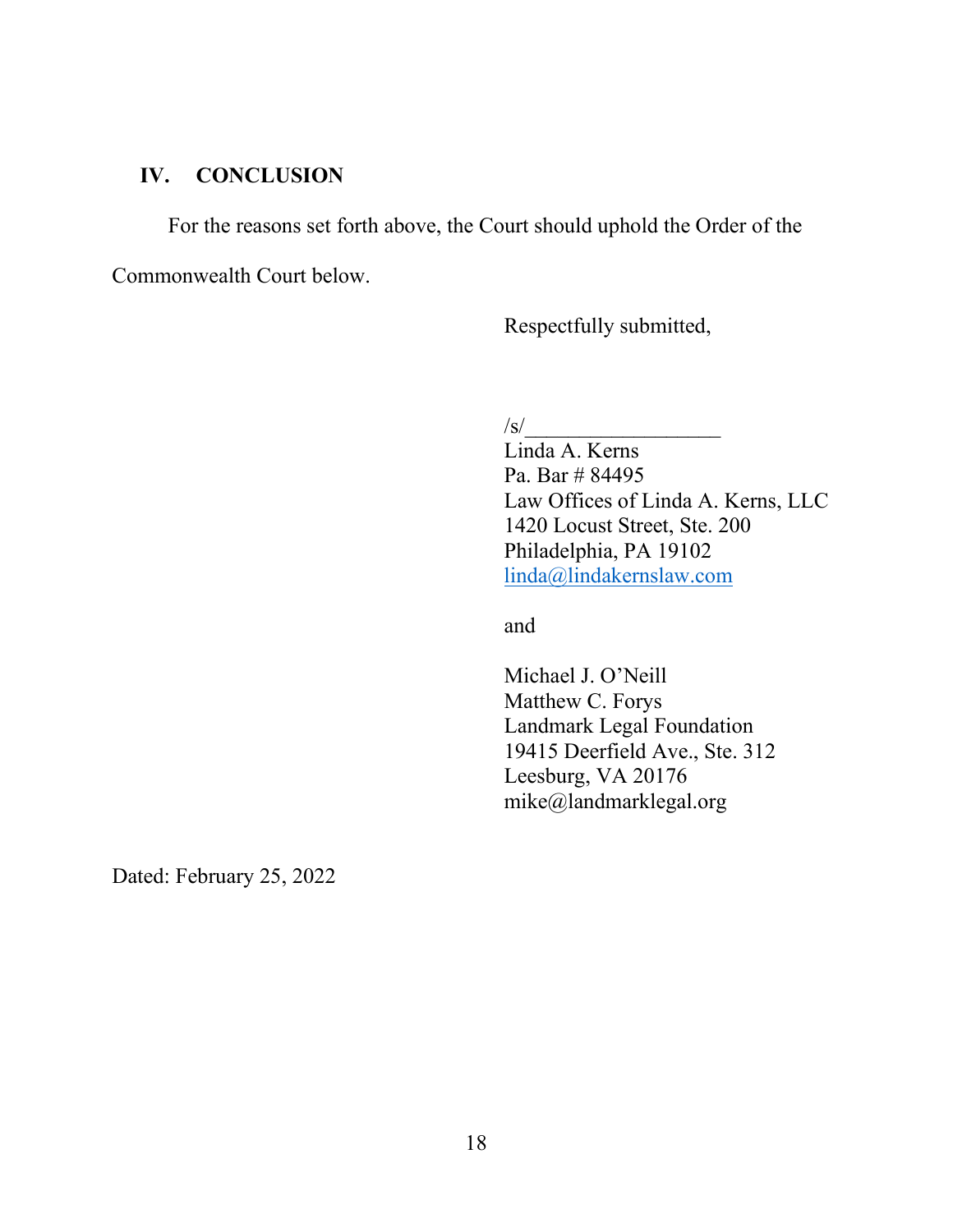#### **CERTIFICATE COMPLIANCE WITH WORD LIMIT**

I certify that this Amicus Brief was prepared in word-processing program Microsoft Word on Microsoft Office, version 2016, and I further certify that as counted by Microsoft Word, this Brief contains 3666 words.

 $/s/$ 

Linda A. Kerns Pa. Bar # 84495 Law Offices of Linda A. Kerns, LLC 1420 Locust Street, Ste. 200 Philadelphia, PA 19102 [linda@lindakernslaw.com](mailto:linda@lindakernslaw.com)

and

Michael J. O'Neill Matthew C. Forys Landmark Legal Foundation 19415 Deerfield Ave., Ste. 312 Leesburg, VA 20176 mike@landmarklegal.org

Dated: February 25, 2022